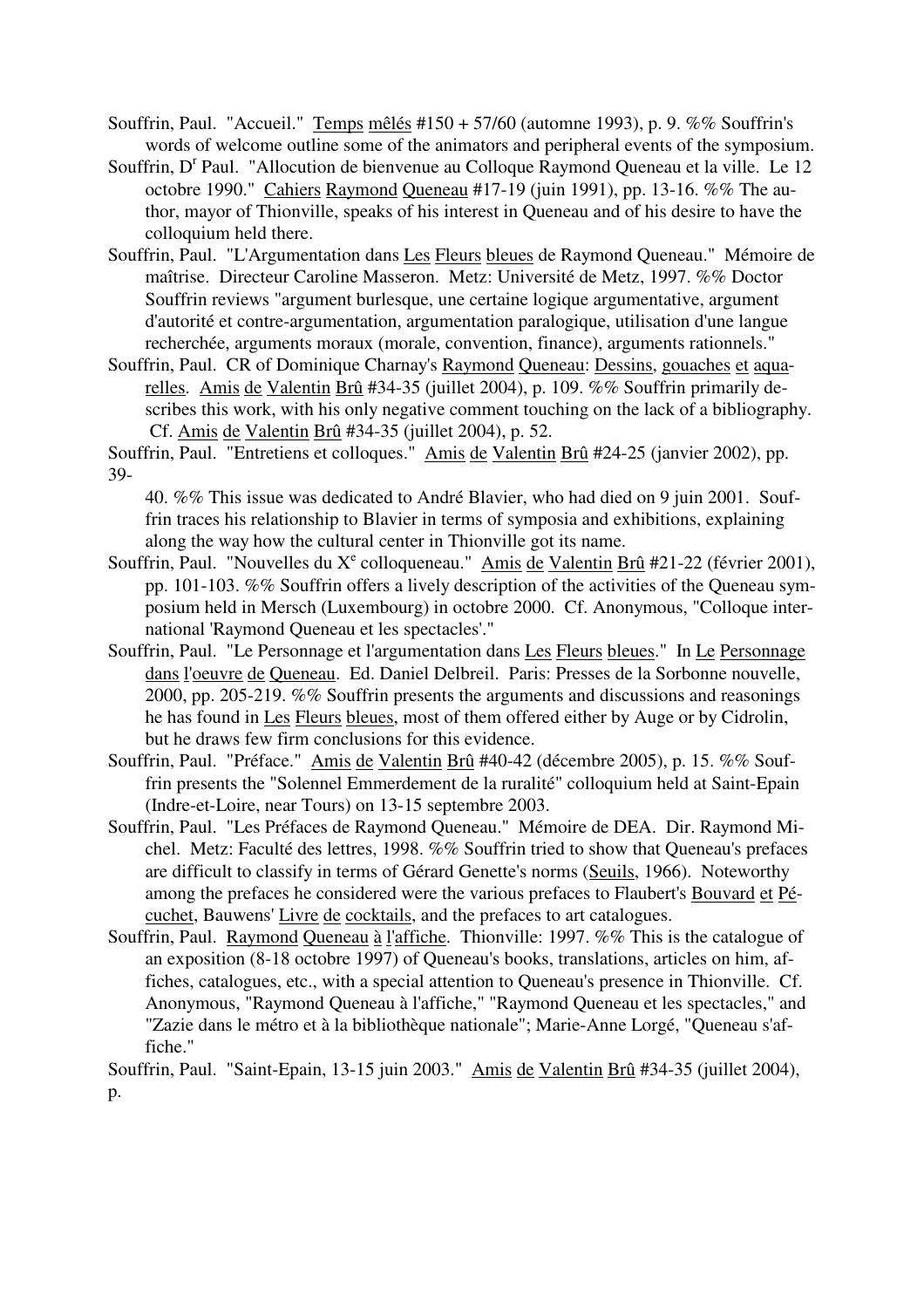95. %% Souffrin describes this centenary celebration, arranged by Christine Méry, in the area of Tours, the region where Queneau's father was born.

Souka, F. Cf. Kamel Ahmed Achira, "Le Comique de R. Queneau."

Soupault, Philippe. CR of "En passant." Le Monde illustré (Paris), an. 91 #4409 (3 mai 1947),

p. 525. %% Soupault describes Queneau as "tendre et sévère, impitoyable et indulgent" in a rather interesting review.

- Soupault, Philippe. "Les Sept Jours de Paris." Les Lettres françaises (Paris), an. 7 #152 (18 avril1947), p. 10. %% Soupault gives a rather mixed review of Queneau's "En passant."
- Soupault, Philippe. Cf. Marie-Louise Astre and Françoise Colmez, Poésie française. Anthologie critique; Maurice Lemaître, Le Théâtre dadaïste et surréaliste.
- Sourgens, Jean-Marie. "Fort-Chabrol à Dublin: On est toujours trop bon avec les femmes." Voix du Nord (Lille), an. \* #12659 (16 mars 1985), p. 2-128 (sic). %% Sourgens reviews a Lille stage version adapted for four characters.
- Souriau, Etienne. Cf. Henri Lefebvre, "Essai sur les arts poétiques modernes"; Albert-Marie Schmidt, "Les Poètes retrouvent la parole."
- Le Sous-commission des Révisions. "Poussière de Pléiade." Viridis Candela. Carnets trimestriels du Collège de 'Pataphysique #27 (21pédale 134 EP [vulg. 15 mars 2007]), pp. 126- 128. %% The author notes a number of errors in the third and final volume of the Les Oeuvres complètes de Raymond Queneau.
- de Sousa Braga, Jorge, ed. Poemas com asas. Trans. Cristina Valadas. Lisboa: Assírio & Alvim, 2001. %% This is a collection of children's poems in Portugese, some of them translated from other languages. The collection includes Queneau's "Zoo familier" from Courir les rues.
- Souvarine, Boris. "Prologue." In La Critique sociale. Paris: Editions la Différence, 1983, pp. 7-26. %% This is the introduction to a book containing facsimile reprints of all of the issues of La Critique sociale. Souvarine describes in some detail the origin, "raison de penser," and ending of the magazine. What little he says about Queneau primarily concerns Queneau's political orientation. Cf. Michel Lécureur, Raymond Queneau, p. 292.

Souvarine, Boris, ed. La Critique sociale. Pref. Boris Souvarine. Paris: Editions la Différence,

1983. %% This work contains facsimile reprints of all of the issues of La Critique sociale. Souvarine, Boris. Cf. Marie-Christine Lala, "Bataille-Queneau et la fin de l'histoire"; Jean-

Louis Panné, Boris Souvarine; Charles Ronsac, Trois Noms pour une vie.

Soveryns, Michèle. "Le Problème de l'absurde dans les romans de Raymond Queneau: Expres-

sion et réaction." Mémoire de licence. Directeur Jean-Marie Klinkenberg. Liège: Univer-sité de Liège, 1969. %% Soveryns actually bases her work on the effects of language rather than on the absurd.

Sozzi, Lionello. Cf. Andrea Pasquino, "Alcune Considerazioni sulla poetica di Raymond Queneau."

Spaak, Charles. Cf. Queneau, "Quand le cinéma paie ses dettes."

Spano, Sophie. "Le Temps dans Le Chiendent de Raymond Queneau." Mémoire de maîtrise. Aix-en-Provence: 1994.

Spatola, Adriano. "Raymond Queneau: L'Istante fatale." Il Verri (Milano), vol. 8 #8 (giugno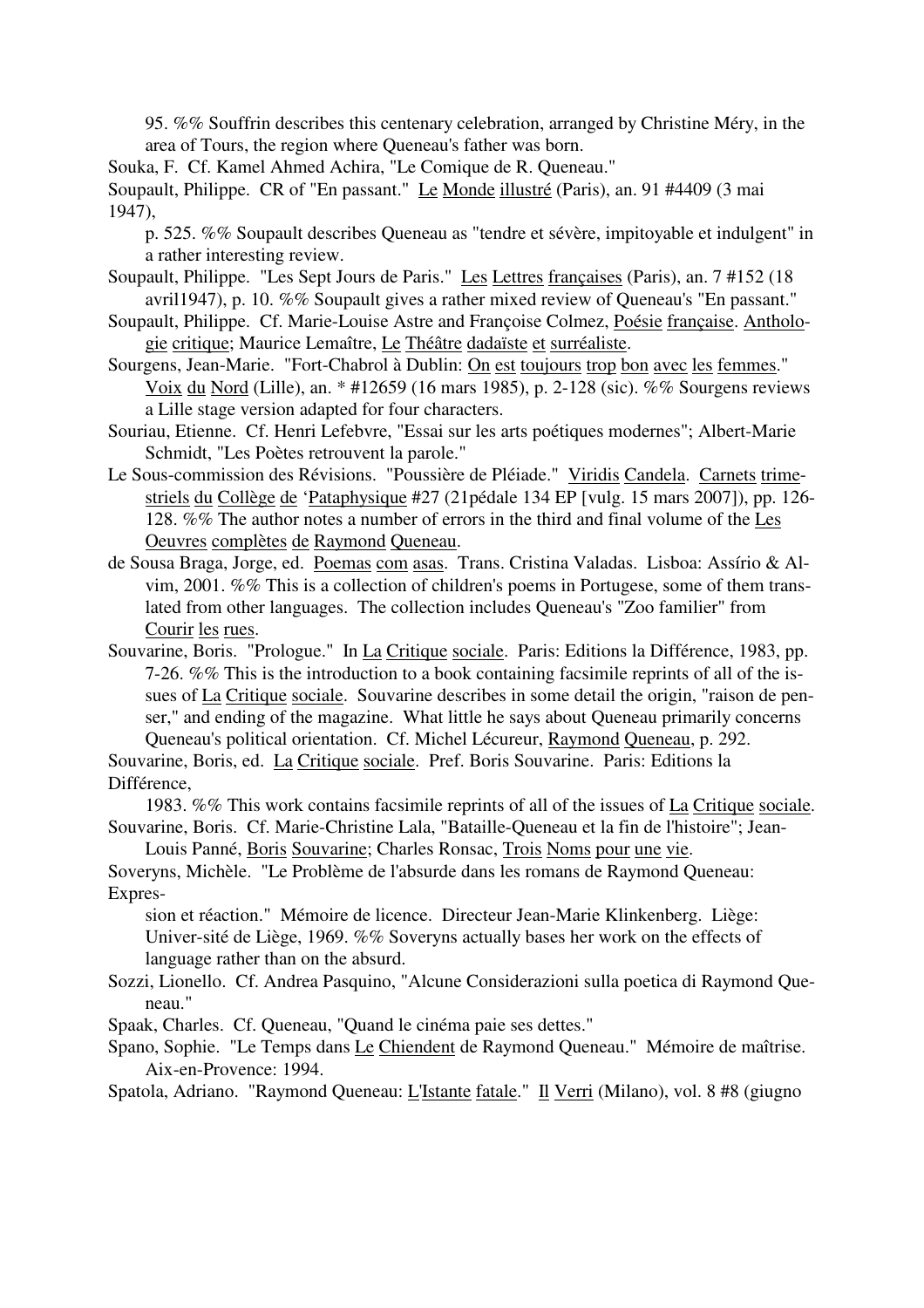1963), pp. 98-99. %% Spatola's review touches especially on Queneau's surrealist roots and his concentration on language.

Spaziani, Maria Luisa. Cf. Jean Lescure, "Metodo de discorso"; Queneau, "Ricordo di Cerisy."

- Spengler, Oswald. Cf. Marie-Laure Bardèche, Le Principe de répétition: Littérature et moderrnité; Astrid Bouygues and Daniel Delbreil, "Claude Simonnet face à l'oeuvre de Raymond Queneau," p. 75. There is some sort of manuscript available at the CDRQ under the title "Spengler."
- de Spens, Willy. "Saint-Germain-des-Prés." La Marche du monde (Paris), vol. \* #3 (janvier 1953), pp. 43-50. %% This just mentions Queneau (p. 49) in a very general article.
- de Spens, Willy. Cf. Kléber Haedens, "Le Siècle des houatures"; Guy Le Clec'h, "Le Prix des Deux-Magots à Willy de Spens."
- Spica, Ingrid. Cf. Ulrich Schulz-Buschhaus, CR of Ingrid Spica's Le Statut romanesque de 'Bouvard et Pécuchet' de Flaubert.
- Spiegel, Eugene. Cf. James Schmerl and Eugene Spiegel, "The Regularity of Some 1-Additive Sequences."
- Spies, Werner. "Hochzeit der Sprache. Der Hundszahn --- Ein Früher Roman von Raymond Queneau auf Deutsch." Frankfurter Allgemeine Zeitung (Frankfurt-am-Main), an. \* #274 (25 november 1972), "Literaturblatt," p. 49. %% CR of Eugen Helmlé's German translation of Der Hundszahn
- Spiliers, René. "Le Problème des 'niveaux de langue,' étudié dans l'oeuvre de Raymond Queneau." Mémoire de licence. Directeur M. Wilmet. Bruxelles: Vrije Universiteit Brussel, 1983. %% Spiliers' approach is basically grammatical, with some lexicographical conside-rations.
- Spinelli, Aldo. "Cruciverba e puzzle: Una Sfida a due." In Attenzione al potenziale. Il Gioco della letturatura. Ed. Brunella Eruli. Firenze: Marco Nardi Editore, 1994, pp. 103-106. %% Spinelli treats of the differences between a puzzle and a crossword puzzle, with special reference to Perec.
- Spinelli, Aldo. Cf. Tristan Bastit, Jacques Carelman, Jean Dewasne, Thieri Foulc, Aline Gagn
	- aire, Aldo Spinelli, and Jack Vanarsky, "La Pittura potenziale (lavori in corso)."
- Spiquel, Agnès. Cf. Vladimir Lazar and Serge Berejnoi, "Quelques Aspects de la graphie phonétique de Raymond Queneau."
- Spitéri, Gérard. "Quelques Ecrivains qui vont (peut-être) ressusciter." Les Nouvelles littéraires (Paris), an. 57 #2717 (20 décembre 1979), p. 43. %% Spitéri includes Queneau's name in this list but without comment.
- Spriel, Stephen. "Du 'Club des savanturiers' au 'Club de l'hyperthèse'." Ellery Queen Mystère Magazine (Paris), an. 6 #68 (septembre 1953), inside front and back covers. %% Spriel names a number of the 40 or so persons present at the original meeting of the club and presents a planned name change for the club. Cf. also Anne-Isabelle Queneau, ed., Album Raymond Queneau, pp. 174 and 188.
- Spriel, Stéphane. Cf. Anonymous, "Ah! Vous êtes martien..."; Daniel Compère, "Raymond Queneau et le spectacle du futur"; Queneau, "Lettre (à Ray Nelson)"; Boris Vian and Stéphane Spriel, "Un Nouveau Genre littéraire: La 'Science Fiction'."
- St., M. CR of Queneau's Les Oeuvres complètes de Sally Mara. Illustré (Lausanne), an. 42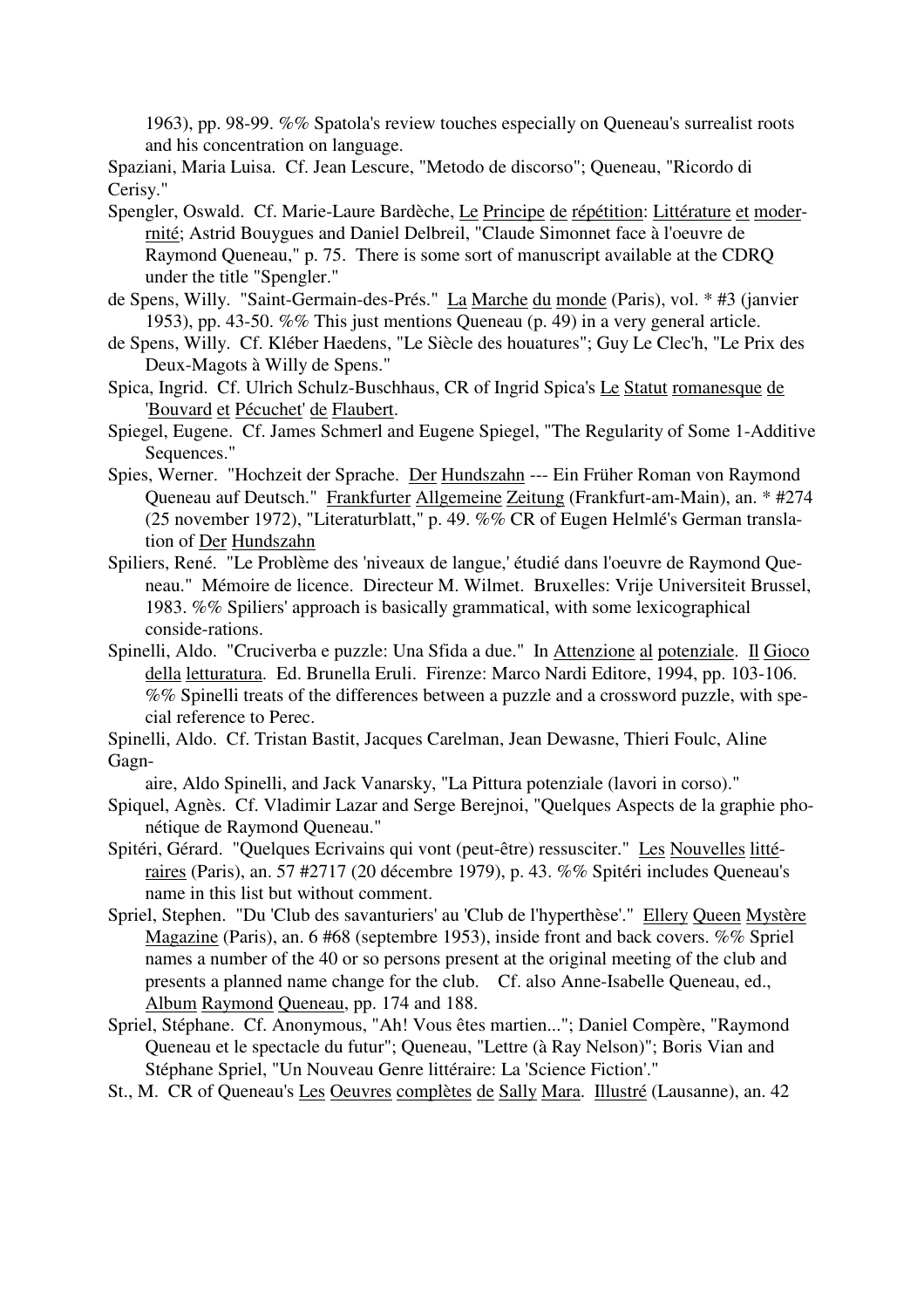#28 (12 juillet 1962), p. 51. %% The author is positive in regard to the book but rather shallow in his evaluation.

- St. Aubyn, F. C. CR of James Sallis's translation of Saint-Glinglin. Choice (Middletown, Connecticut), vol. 31 #2 (october 1993), p. 297. %% St. Aubyn gives a bare description and evaluation.
- St. Aubyn, F. C. CR of Zazie. Books Abroad (Norman, Oklahoma), vol. 33 #4 (autumn 1959), p. 416. %% St. Aubyn likes the novel (which he reviews in the original French version), but his summary is a bit too flip to be accurate.
- St. Gelais, Richard. Cf. Sophie Beaume, "Le Motif de l'écrivain fictif dans Prochain épisode de

Hubert Aquin et Le Vol d'Icare de Raymond Queneau."

- St. Germain, Sheryl. CR of Barbara Wright's translation of Exercises in Style. Translation Review (Richardson, Texas), vol. \* #5 (\* 1981), pp. 51-53. %% St. Germain concentrates on analyzing at length the texture and quality of Wright's translation.
- St Leger Lucas, Anna. CR of Anne-Marie Jaton's Lecture(s) des 'Fleurs bleues' de Raymond Queneau. Rivista di letterature moderne e comparate (Firenze), vol. 54 fasc. 4 (ottobredicembre 2001), pp. 491-494. %% St Leger Lucas spends almost three pages to summarize Jaton's book in some detail, giving only a little space to a description of the author's intentions and an evaluation of how well the work succeeds. She is very positive.

- Stade, George. Cf. Jacques Guicharnaud, "Raymond Queneau (1903 1976)."
- Stalloni, Yves. CR of the june 1983 issue of Europe devoted to Queneau. L'Ecole des lettres (second cycle)(Paris), an. 75 #13 ( $1^{ier}$  mai 1984), p. 26. %% Stalloni notes the various articles and how they build up a picture of a Queneau who is much more profound and complex than is usually perceived.
- Stalloni, Yves. "Raymond Queneau: Les Fleurs bleues." L'Ecole des lettres (second cycle) (Paris), an. 80 #13-14 (15 juin 1989), pp. 3-29. %% Stalloni gives a rather good and thorough analysis of the structure and sense of the work. %% Cf. Anne-Marie Jaton, "Les Fleurs bleues, bilan provisoire."
- Stamm, Rainer. "Unlesbare Schriften und verborgene Bücher in Umberto Ecos Roman Il Nome della Rosa." Poetica (München), vol. 28 #3-4 (\* 1996), pp. 386-407. %% Stamm refers (p. 394) to how Queneau inserted sections of his "Encyclopédie des sciences inexactes" into Les Enfants du Limon and again refers to Queneau in terms of Jacques Roubaud's La Belle Hortense (pp. 396-397).
- Starke, Manfred. "Queneaus Traité des vertus démocratiques. Zwischen Marxismus und religiöser Demokratie." Lendemains (Berlin), an. 22 #85 (\* 1997), pp. 22-37. %%

Starobinski, Jean. Cf. Gaëtan Picon, Panorama de la nouvelle littérature.

van der Starre, Evert. Au ras du texte: Douze Etudes sur la littérature française de l'aprèsguerre. Pref. Sjef Houppermans and Paul J. Smith. Collection "Faux titre," #188. Amsterdam: Rodopi, 2000. %% This includes reprints of his "Sally Mara romancière? Exercices de style?" (pp. 9-28); "L'Humour dans Le Journal 1939-1940" (pp. 29-19); "Ordre et désordre dans la trilogie" (pp. 40-54); "Le Mélange des genres" (pp. 55-64); and "Rhétorique, argumentation et encyclopédisme" (pp. 65-82). Cf. Lucile Desblache, CR of Evert

This author is quite possibly also the author of the work listed under Anna Whiteside and St. Leger Lucas, "La Poésie comme procès poétique," but I have been unable to confirm this.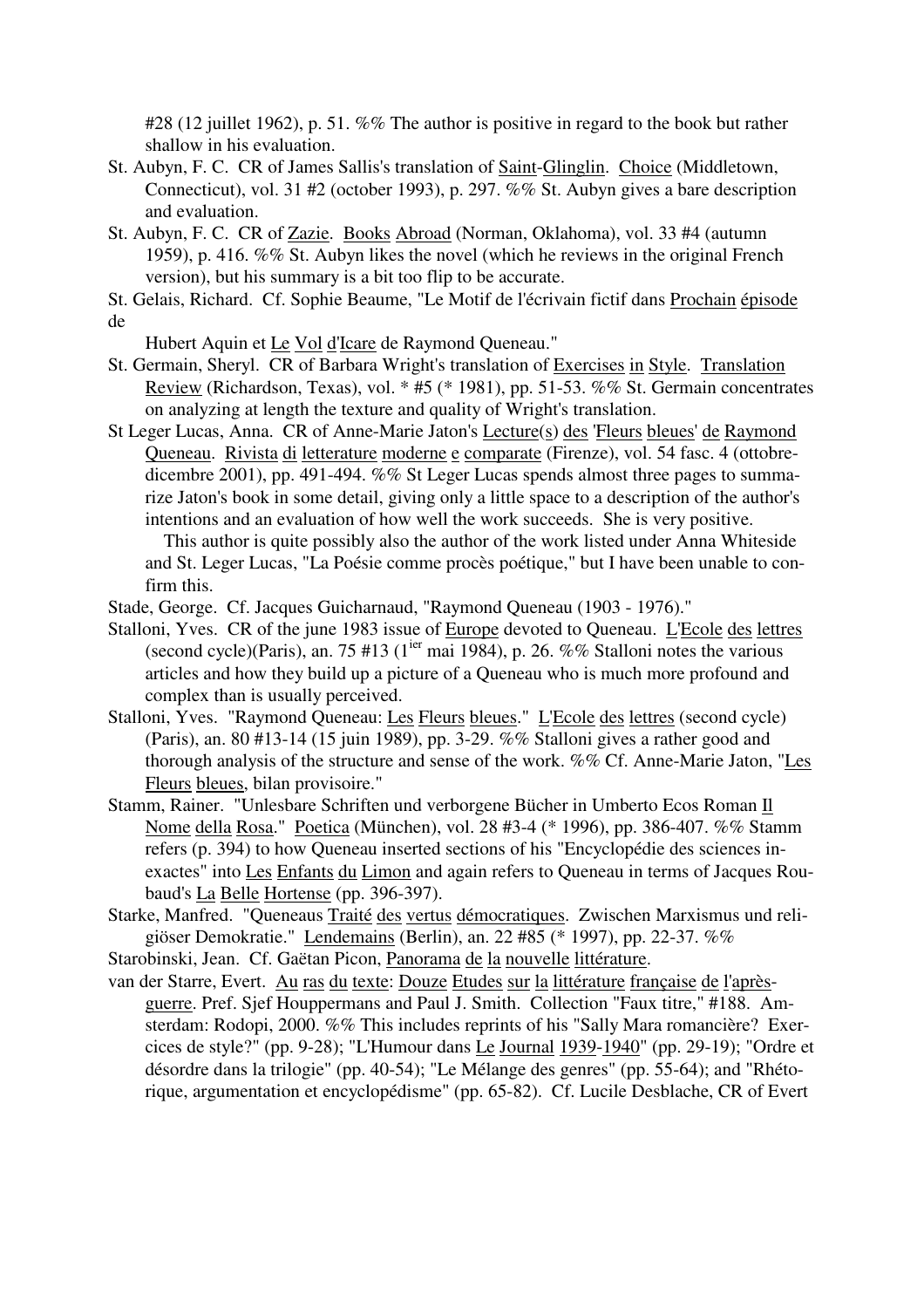van der Starre's Au ras du texte: Douze Etudes sur la littérature française de l'aprèsguerre; Valentina Lupi, CR of Evert van der Starre's Au ras du texte: Douze Etudes sur la littérature française de l'après-guerre.

van der Starre, Evert. Curiosités de Raymond Queneau. De «L'Encyclopédie des Sciences inexactes» aux jeux de la création romanesque. Collection "Histoire des idées et critique littéraire," #425. Préf. Yvette Went-Daoust, Leo van Maris, and Paul J. Smith. Genève: Droz, 2006. %% This is a book that van der Starre was writing at the time of his death, and his three colleagues responsible for the preface completed the work from his drafts and notes. The preface is a very nice précis of van der Starre's contribution to the world of French literature (and to Dutch literature as well), but it also summarizes the contents and thrust of this volume well. The volume, as it stands and in spite of the obvious care that has been taken with it, is not a complete and polished work: it seems quite apparent that it consists of a series of short essays on various topics that have some clear connection as they now appear, but it is as if the first and last chapter were missing and the author did not have time to give continuity and focus to the rest. Having said that, the text is still most definitely interesting and worth reading.

The principal idea of the work is to investigate curiosity in Queneau, "curiosity"

in the sense of his personal quest for answers and the way he presents a similar attitude in his characters but also in his interest in the unusual and marginal. This idea of van der Starre offers a way to approach a number of the topics usually addressed in Queneau studies but from a very fresh and worthwhile perspective. The four divisions that the work is divided into are "La Transposition de l'autobiographie," "La Curiosité encyclopédique," "La Curiosité naturelle de l'homme," and "Le Jeu."

- van der Starre, Evert. "Editions de textes et structures du recueil poétique: Char et Queneau dans 'La Pléiade'." Neophilologus (Gröningen), vol. 76 #4 (october 1992), pp. 535-548. %% Van der Starre looks at the criteria used in establishing the order of poems in the Pléiade editions of Char and Queneau's poetry; in the latter case, he concentrates on the poems of Les Ziaux. Cf. also his "Ordre et désordre dans la trilogie."
- van der Starre, Evert. "Une Histoire 'pataphysique." CRIN (Gröningen), vol. \* #10 (\* 1984), pp.105-136. %% Van der Starre considers the juxtaposition of the "intime" and the "universel" in the Oeuvres complètes de Sally Mara, with reflections on several other Queneau works.
- van der Starre, Evert. "L'Humour dans Le Journal 1939-1940." Temps mêlés #150 + 65/68 (printemps 1996), pp. 187-198. %% Van der Starre's presentation highlights references to the lottery and Queneau's relations with his father. This was reprinted in Evert van der Starre, Au ras du texte: Douze Etudes sur la littérature française de l'après-guerre.
- van der Starre, Evert. "Ordre et désordre dans la trilogie." Temps mêlés #150 + 25/28 (mai 1985), pp. 109-125. %% The trilogy in question is Courir les rues, Battre la campagne, and Fendre les flots; van der Starre looks at the significance of the order of the poems in each work. This was reprinted in Evert van der Starre, Au ras du texte: Douze Etudes sur la littérature française de l'après-guerre. Cf. also his "Editions de textes et structures du recueil poétique: Char et Queneau dans 'La Pléiade'."

van der Starre, Evert. "De OuLiPo." Raster (Amsterdam), vol. \* #54 (\* 1991), pp. 7-21. van der Starre, Evert. "Queneau et le doute encyclopédique." Temps mêlés #150 + 33/36

## both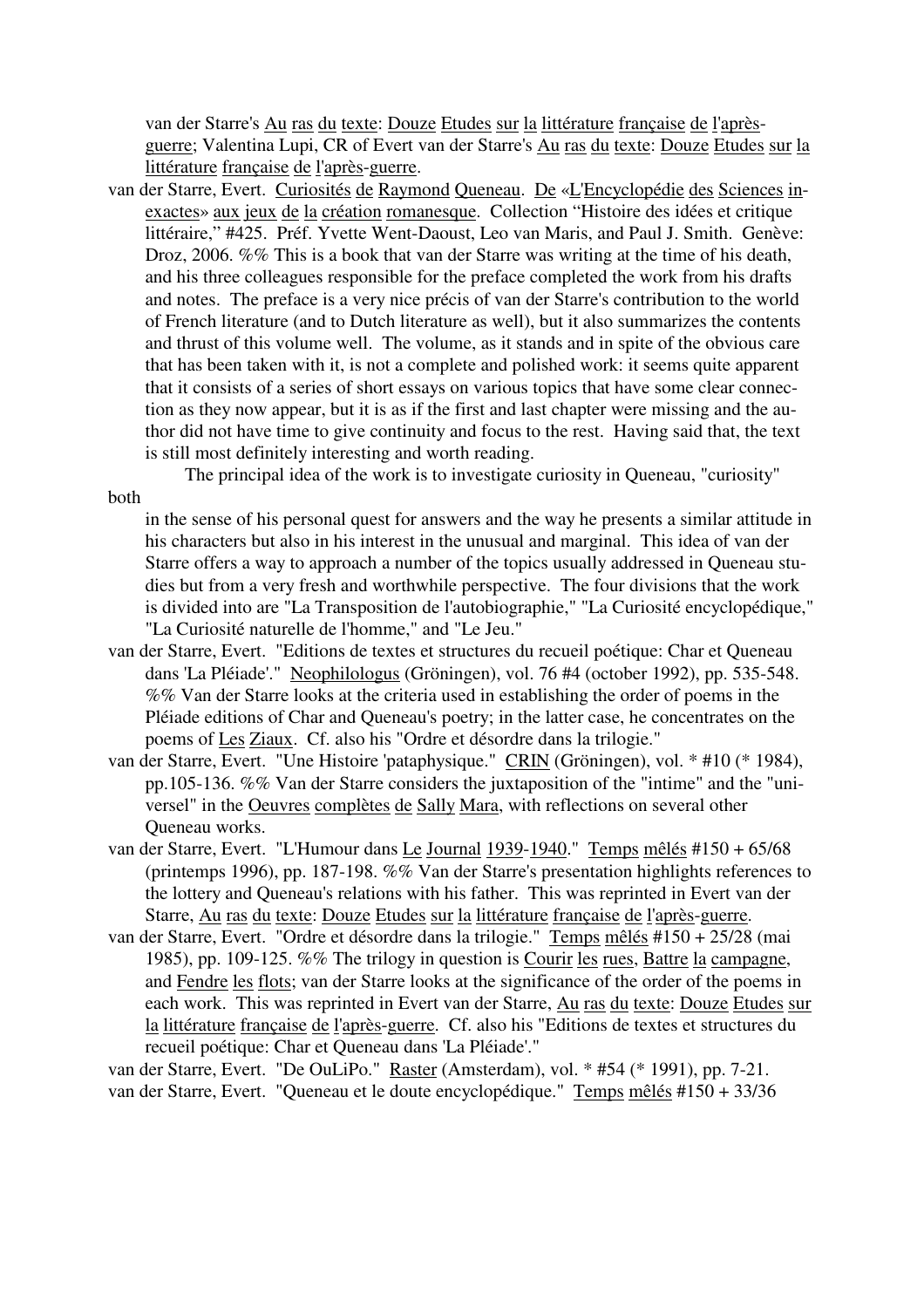(juillet 1987), pp. 84-101. %% Van der Starre discusses the different and conflicting views which Queneau held on the possibility and nature of an encyclopedia.

- van der Starre, Evert. "Queneau et le roman encyclopédique." In Le Roman, le récit et le savoir (CRIN #15). Ed. Henk G. Hillenaar and Evert van der Starre. Intro. Christophe de Voogd. Groningue: Département de Français, Université de Groningue, 1986, pp. 69-96. %% This article ranges over Queneau's encyclopedism, his Enfants du Limon, his "Bouvard et Pécuchet" work, Hegel, and Sartre's La Nausée.
- van der Starre, Evert. Raymond Queneau en de geschiedenis. Leiden: Universitaire Pers, 1977. %% This is the text of a talk given in Dutch on 3 june 1977 concerning Les Fleurs bleues and history. The subtitle is "rede uitgesproken bij de aanvaarding van het Ambt van gewoon hoogleraar in de Franse letterkunde aan de Rijkuniversiteit te Leiden op vrijdag 3 Juni 1977."
- van der Starre, Evert. "Raymond Queneau et le mélange des genres." In La Révolution dans les lettres. Textes pour Fernand Drijkoningen. Ed. Henriette Ritter and Annelies Schulte Nordholt. Amsterdam/Atlanta: Rodopi, 1993, pp. 265-276. %% Van der Starre is thinking primarily of the use of verse in the novel, and he discusses this mixture in Chêne et chien and then in such novels as Gueule de Pierre, Les Derniers Jours, Les Enfants du Limon, and Les Temps mêlés. This was reprinted in Evert van der Starre, Au ras du texte: Douze Etudes sur la littérature française de l'après-guerre.
- van der Starre, Evert. "Rhétorique, argumentation et encyclopédisme chez Raymond Queneau." In Raymond Queneau encyclopédiste? Ed. Mary-Lise Billot and Marc Bruimaud. Actes du Deuxième Colloque de Limoges, décembre 1987. Limoges: Editions du Limon, 1990, pp. 21-47. %% Van der Starre takes a serious look at the relation between know-ledge or erudition and rhetorical/literary skill. This was reprinted in Evert van der Starre, Au ras du texte: Douze Etudes sur la littérature française de l'après-guerre.
- van der Starre, Evert. "Sally Mara romancière? Exercices de style?" Temps mêlés #150 + 20/21 (septembre 1983), pp. 85-107. %% Van der Starre investigates in some depth all three Sally Mara works, their "meaning," and their interrelations. This was reprinted in Evert van der Starre, Au ras du texte: Douze Etudes sur la littérature française de l'aprèsguerre.
- van der Starre, Evert. "Le Type du curieux." In Le Personnage dans l'oeuvre de Queneau. Ed. Daniel Delbreil. Paris: Presses de la Sorbonne nouvelle, 2000, pp. 231-245. %% Van der Starre briefly describes how curiosity has been regarded throughout history and the sketches its role in Le Chiendent and Le Vol d'Icare.
- van der Starre, Evert, ed. Etudes sur les "Oeuvres complètes de Raymond Queneau Sally Mara." CRIN (Gröningen), vol. \* #10 (\* 1984). %% Cf. Kurt Baldinger, CR of Evert van der Starre's Etudes sur les "Oeuvres complètes de Raymond Queneau Sally Mara"; Manet van Montfrans, CR of CRIN #10.
- van der Starre, Evert. Cf. Clemens Arts, "Oulipo et "Tel Quel": Jeux formels et contraintes génératrices"; Martin de Haan, "De Ontplofte dichtbundel. Of: Hoe lees je 100.000.000. 000.000 gedichten?"; François Le Lionnais, "De Lipo" and "Het tweede manifest."
- Stas, André. "Y a rien ici. Faisons quelque chose." In his Queneau / Blavier: Travaux en cours. Verviers (Belgique): Les Amis des musées de Verviers, 2003, pp. 19-31. %% Stas reviews the origin of the Temps mêlés group and its relationship to Queneau. As part of this preface there are two additional texts, "Avant-lire" and "Après-lire."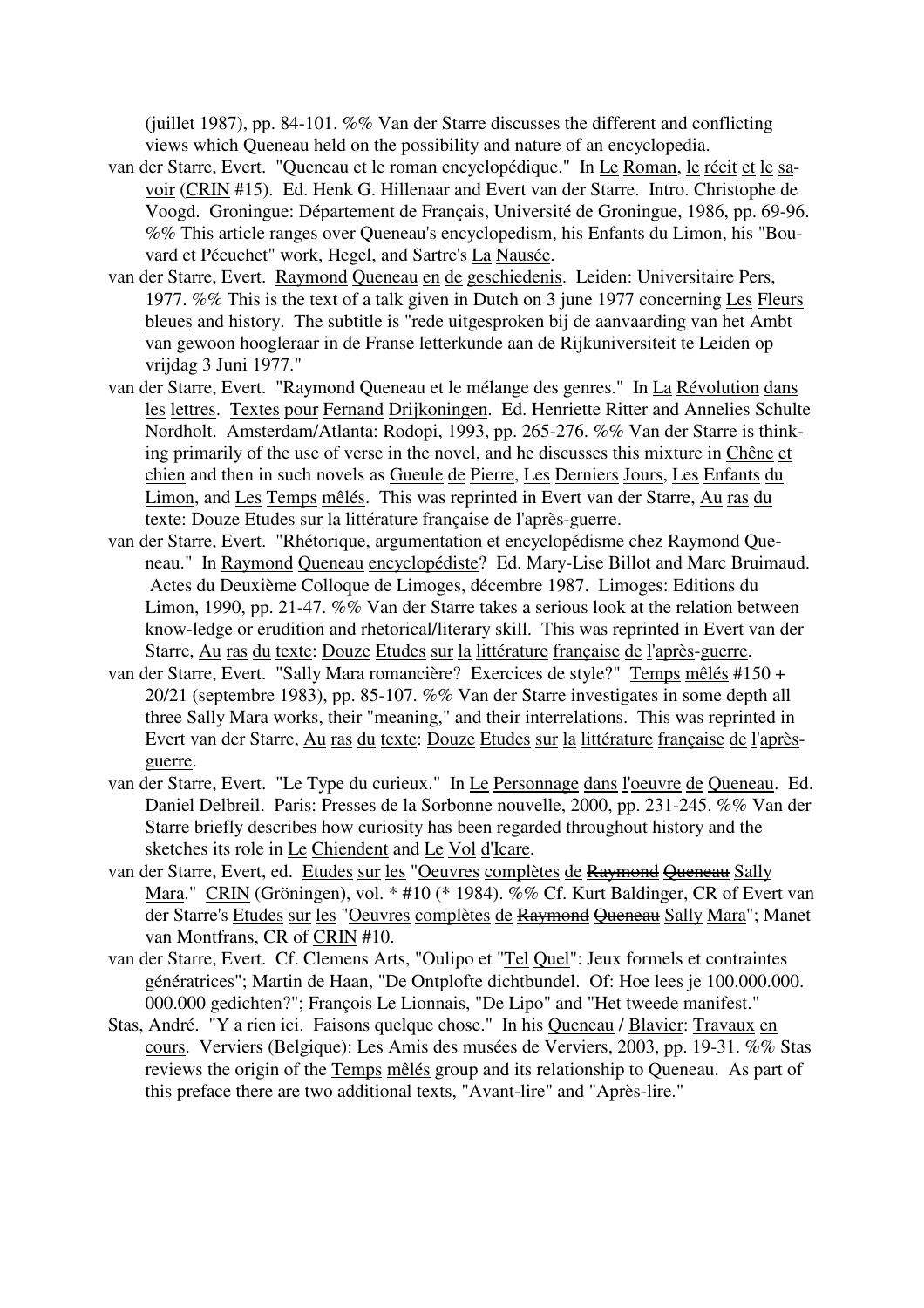Stas, André, ed. Queneau / Blavier: Travaux en cours. Préf. André Stas. Verviers (Belgique): Les Amis des musées de Verviers, 2003. %% This is the catalogue of an exposition that took place 20 septembre -- 26 octobre 2003 at the Verviers Musée des beaux-arts et de la céramique.

Stassart-Springer, Claude. Cf. Queneau, Alphabet, Les Idées vivent du sang des hommes, and

Les Tourterelles.

- Steele, Stephen. CR of Jean Lescure's Poésie et liberté: Histoire de 'Messages': 1939-1946. French Review (Champaign, Illinois), vol. 75 #2 (december 2001), pp. 372-373. %% Steele gives a good perspective on Lescure's book, which throws much light on Queneau's literary and political life during the war.
- Stefan, Jude. "Litanies du scribe." L'Infini (Paris), vol. \* #7 (été 1984), pp. 106-110. %% Stefan simply lists major European and American authors with some sort of related item or anecdote attached to each name, each entry being maybe 7-9 words. For Queneau he has "Queneau dans l'autobus Saint-Lazare-Bastille."
- Stéfan, Jude. Litanies du scribe. Cognac (Charente): Le Temps qu'il fait, 1984. %% Stéfan just lists about 300 authors and adds a phrase to each describing their location or activity: "Queneau dans l'autobus Saint-Lazare-Bastille."
- Steig, Gérald. "Elias Canetti, le grand témoin. Dans les métamorphoses du vingtième siècle."

Le Monde (Paris), an. 46 #13908 (15 octobre 1989), pp. 10-11. %% Steig mentions that it was at Queneau's instigation that the 1949 French translation of Canetti's Auto-da-fé was crowned "meilleur livre étranger."

- Stein, Gertrude. Cf. Anne Atik, "A Freedom of Form"; Michel Lécureur, Raymond Queneau, pp. 197-198; Queneau, "Avant-propos" in Gertrude Stein by Donald Sutherland, Entretiens avec Georges Charbonnier (p. 62), "Gertrude Stein," and "Quelques Maîtres du XX<sup>e</sup> siècle"; Queneau, ed., Pour une bibliothèque idéale, p. 273; Claude Rameil, La TSF de Raymond Queneau, pp. 20-21.
- Stein, Harvey Jay. "The Main Characters in Three of Raymond Queneau's Novels." Master's thesis. Director Alexandre Aspel. University of Iowa (Iowa City), june 1960. %% Stein writes about Un Rude Hiver, Pierrot mon ami, and Zazie dans le métro on the basis of character analysis.
- Steinberg, Sybil. CR of Barbara Wright's translation of Pierrot mon ami. Publishers Weekly (New York), vol. 233 #5 (5 february 1988), pp. 84 and 86. %% In a very brief review, Steinberg makes a stab at summarizing the plot, gives a critical word, and situates Queneau in terms of his Gallic wit.
- Steinberg, Sybil. CR of Barbara Wright's translation of Pierrot mon ami. Publishers Weekly (New York), vol. 236 #1 (7 july 1989), p. 56. %% This concerns the paperback edition and repeats about half of the original review.
- Steinberg, Sybil. CR of Barbara Wright's translation of The Last Days. Publishers Weekly (New York), vol. 237 #34 (24 august 1990), p. 56. %% Steinberg does a fine job of summarizing and situating this novel in a mere 200 words.
- Steinberg, Sybil. CR of Barbara Wright's translation of The Last Days. Publishers Weekly (New York), vol. 238 #31 (19 july 1991), p. 54. %% This review of the paperback edition borrows from her review of the hardback.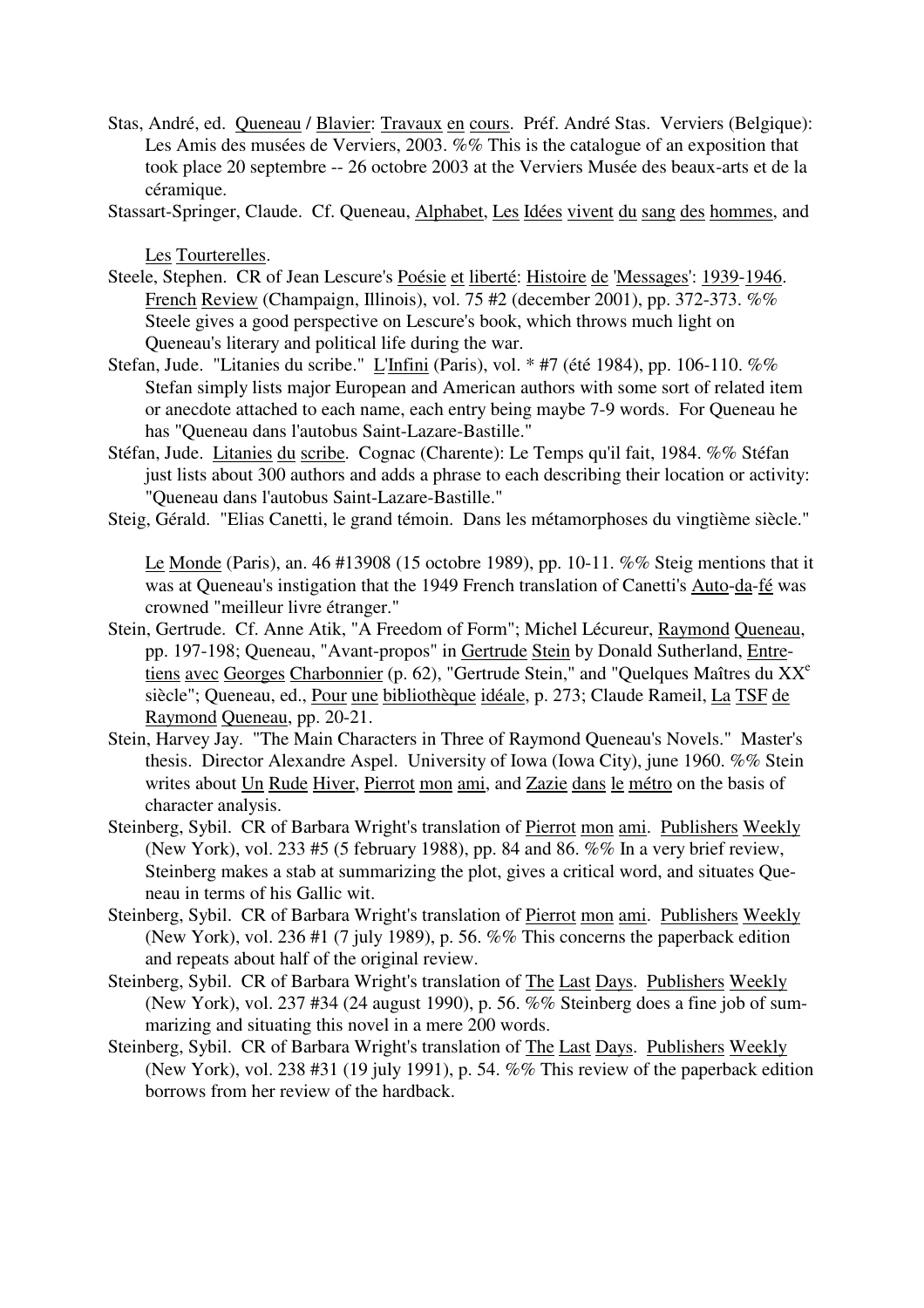- Steinberg, Sybil. CR of Carol Sanders' translation of Odile. Publishers Weekly (New York), vol. 234 #19 (4 november 1988), p. 70. %% Steinberg captures the words but not the music.
- Steiner, Carlo. "Raymond Queneau -- Zazie nel metrò." Il Ponte (Firenze), vol. 16 #12 (dicembre 1960), pp. 1807-1809. %% Steiner's review looks at Queneau's ideas on language and literature at some length and how he embodied them in this work, Franco Fortini's 1960 translation into Italian.
- Steiner, George. Extraterritorial. New York: Athenaeum, 1971. %% Steiner just mentions Queneau on p. 150 and refers to the "comic mathematics" of Bords on p. 169.
- Steiner, George. "Imagining Science." Listener (London), vol. 86 #2225 (18 november 1971), pp. 686-688. %% Steiner offhandedly situates Queneau as one who knows mathematics and science and serves them up with wit. There was no correction in subsequent issues of this magazine, but he must have meant Chiendent instead of Chardonne. Cf. Jean-Max Tixier, "Logique du poème."
- Steiner, George. "Rare Bird." New Yorker (New York), vol. 57 #41 (30 november 1981), pp. 196-204. %% This article is on Guy Davenport and merely mentions Queneau on p. 196.
- Steiner, Rubin. Cf. O. de P., "Rubin Steiner et Luz: OuMuPo 3."
- Steinfeld, Thomas. "Metropole, Provinz." Merkur (Stuttgart), vol. 42 #5 (mai 1988), pp. 390- 402. %% This just has a quotation (p. 394) from Saint-Glinglin (near the beginning of "Les Ruraux"): "L'homme ne s'accomplit que dans la ville."
- Steinmeyer, Georg. "Historische Aspekte des français avancé." Thèse. Köln: Universität Köln, 1979.
- Stembert, Pierre. "Le Fonds Queneau ou l'aventure littéraire d'André Blavier." Le Courrier (Verviers), an. 74 #293 (18 décembre 1978), p. 3. %% Stembert gives some background on the contents of the collection, how it came to be given to Verviers, how it would be treated and maintained, etc.
- Stempel, Wolf-Dieter. Cf. Gabriela Fuchs, "Imitation und Kreation in den Exercices de style von Raymond Queneau."
- Sternberg, Jacques. Mémoires provisoires ou Comment rater tout ce qu'on réussit. Paris: Retz, 1977. %% Sternberg was refused publication twice at Gallimard, and he attaches some blame to Queneau (pp. 53-54 and 135). Cf. Jacques Carbou, Amis de Valentin Brû #9 (décembre 1979), p. 13.
- Sternberg, Jacques. "La Première Enquête littéraire sur la science-fiction. 14 Personnalités répondent à la première enquête littéraire sur la science-fiction." Arts (Paris), vol. \* #675 (18 juin 1958), p. 3. %% This has Queneau's response to a survey of 14 celebrities in re science fiction: his definition of the genre is to replace "les Atrides par les Uranides," and he lists some of his favorite works. He adds that what he seeks in science fiction is "l'atomisation des préjugés" and that what he reproaches some science fiction for is "d'être parfois très mauvaise." There is a continuation in the following issue of Arts, #676, but it has no interest for Queneau researchers. It mentions previous reports on science fiction in ##600-602 (2, 9, and 16 janvier 1957); the last of these says "à suivre," but nothing was forthcoming. An article for #652 (8 janvier 1958) was also mentioned. All of them are by Sternberg and none of them mention Queneau.
- Sternberg, Jacques. "Zazie est venue à Marie-France." Marie-France (Paris), vol. \* #56 (octobre 1960), pp. 17-25. %% Sternberg interviews Catherine Demongeot, but there is really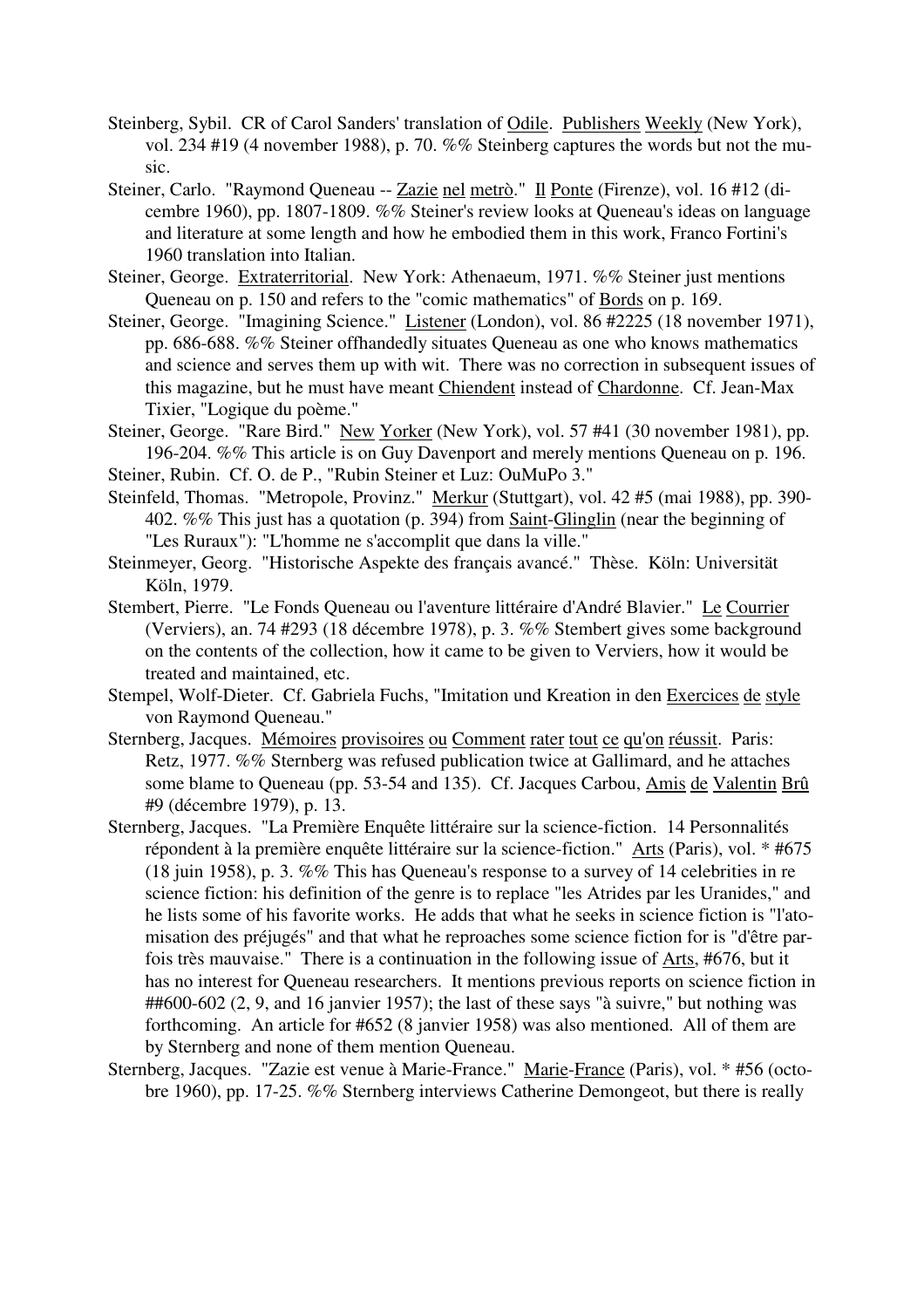little on the film version of Zazie dans le métro.

- Sternberg, Jacques, ed. "Raymond Queneau." Un Siècle d'humour français. Paris: Productions de Paris, 1962, pp. 330-337. %% This is only an extract from Zazie dans le métro (chapter 3) between Zazie's walking out of her uncle's apartment in the morning and Turandot's return to his bar after chasing her.
- van der Sterre, Jan Pieter. "Nawoord." In Queneau's Hondsgras. Amsterdam: De Bezige Bij, 1970, pp. 329-334.
- van der Sterre, Jan Pieter. "Queneau, in stijlen." Raster (Amsterdam), vol. \* #54 (\* 1991), pp. 31-36.
- van der Sterre, Jan Pieter. "Sjakie Aalmoes in Amerika." In Queneau's De Droomheld. Utrecht: IJzer, 2003, pp. 177-186. %% This is the postface to Queneau's De Droomheld.
- van der Sterre, Jan Pieter. Cf. Anonymous, "Les Fleurs bleues de Raymond Queneau. Table ronde animée par Jean-Yves Pouilloux avec la participation de Mario Fusco, Jirí Pelán, Manuel Serrat Crespo, and Jan Pieter van der Sterre"; Queneau, "Alice in Frankrijk," De Blauwe Bloemen, Dagboek van Sally, "Dino," Hondsgras, "Maak uw eigen sprookje," Mijn moeder zong, "Over enkele fictieve dierentalen en met name over de hondentaal in 'Sylvie en Bruno'," Pierrot, "Romantechniek," and De Zondag des levens.
- Stibbe, Pierre. "Théâtre en librairie." France observateur (Paris), an. 12 #580 (15 juin 1961), p. 16. %% The text of this note is "Raymond Queneau a beaucoup ri en lisant la tragédie du marquis de Bièvre que vient de publier J. J. Pauvert: Vercingétorix (1776). Il est vrai qu'il s'agit d'une parodie, et que chaque vers contient au moins un calembour. C'est à ce Marquis de Bièvre que Louis XVI avait demandé un jour de faire immédiatement un calembour sur sa royale personne: 'Impossible, Sire,' lui avait répondu le Marquis, 'vous n'êtes pas un sujet'."
- Stiegler, Bernd. "Die mathematische Ordnung des narrativen Raumes jenseits des Endes der Geschichte." In his Die Aufgabe des Namens. Untersuchungen zur Funktion der Eigennamen in der Literatur des zwanzigsten Jahrhunderts. München: W. Fink, 1994, pp. 154- 171.
- Stierlin, Henri. "Naissance d'une encyclopédie." La Tribune de Genève (Genève), an. 78 #77 (2 avril 1956), p. 15. %% Stierlin reviews in some depth the first volume of the Encyclopédie de la Pléiade, Histoire des littératures anciennes orientales et orales, but he doesn't mention Queneau.
- Stiévenard, Jacques. "Les Ecoles de la Tour." Revue des sciences humaines (Lille), vol. 94 #2  $(= \#218)$  (avril-juin 1990), pp. 41-59. %% Stiévenard comments (p. 49) on the passage in the film version of Zazie dans le métro where our heroine descends the Eiffel Tower.
- Stil, André. "Queneau, l'énigme." L'Humanité (Paris), vol. \* #7798 (18 septembre 1969), p. 8.

%% Stil's review of Fendre les flots is a bit better than such reviews usually are.

- Stil, André. "Ubu et ses successeurs." L'Humanité (Paris), an. \* #8429 (5 décembre 1974), p. 8. %% Stil reviews the Alfred Jarry of Noël Arnaud and indicates that the Oulipo is one of the "ailes marchantes" of the Collège de 'pataphysique, a position that might well be ques-tioned today.
- Stil, André. "Vous voulez rire?" L'Humanité (Paris), vol. \* #6480 (24 juin 1965), p. 7. %% Stil likes Les Fleurs bleues but is rather silly in his description of it.

Stimm, Helmut. Cf. Hermann Lindner, "Aspekte der Romantechnik bei Queneau."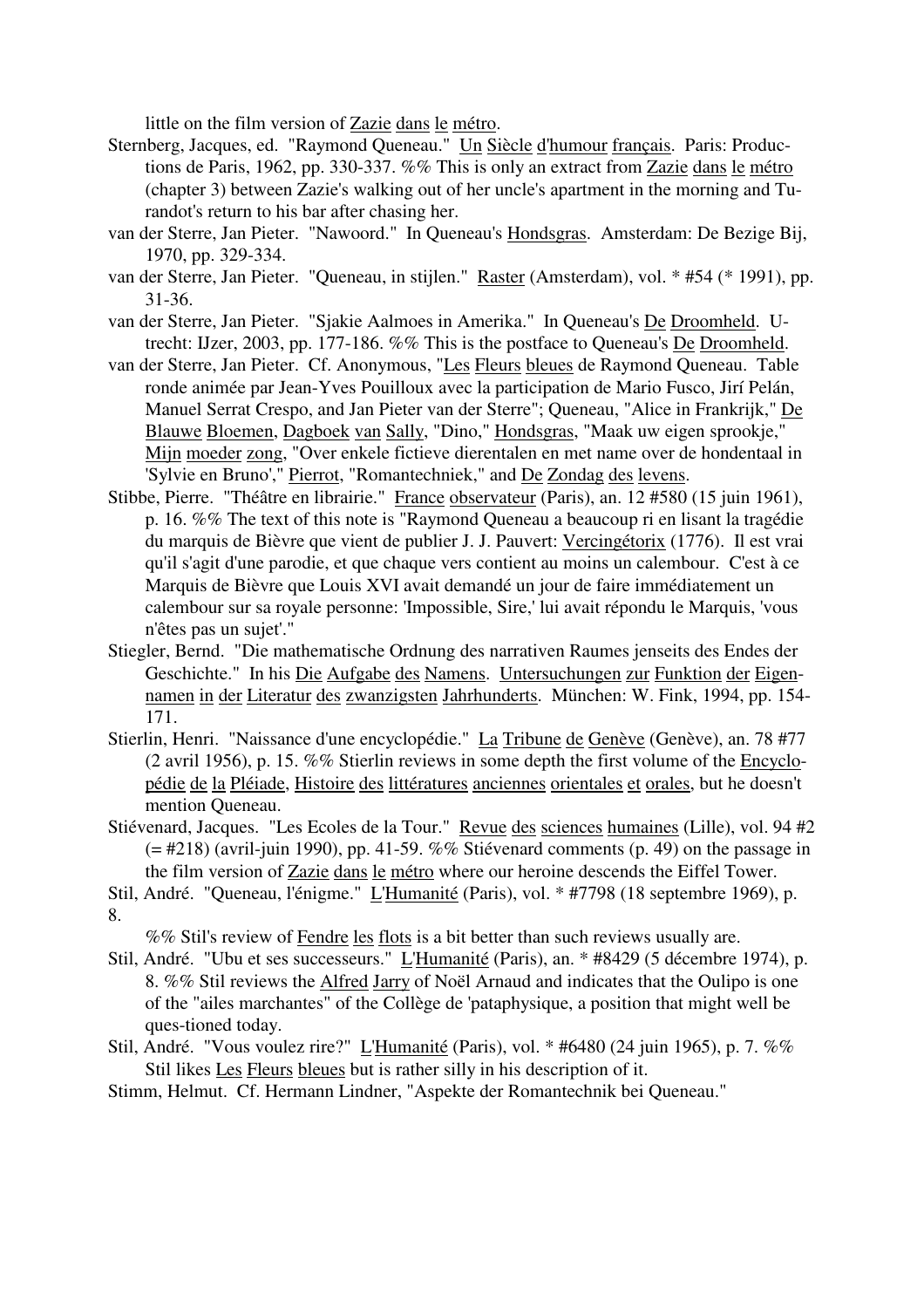Stíobhard, Eireamhón. CR of Zazie dans le métro. Focus ( Ireland), an. # (november 1959), p. . %% Stíobhard likes Zazie dans le métro (in the original French) a good deal but has some reserves about it.

Stivale, Charles J. CR of Bruno Vercier and Jacques Lecarme's La Littérature en France depuis

1945. French Review (Champaign, Illinois), vol. 57 #3 (february 1984), pp. 439-441. %% Stivale barely refers to Queneau in this broad but positive review.

- Stockmans, Valérie. "Le Pastiche chez Raymond Queneau." Mémoire de licence. Directrice Madeleine Frédéric. Bruxelles: Université libre de Bruxelles, 2000. %% Stockmans considers briefly (but well) the nature and various kinds of pastiche in her introduction and then offers five more clearly-centered chapters: "Le Pastiche de Proust dans Les Derniers Jours," "Les Pastiches de Camus et Céline dans Les Exercices de style," "Le Pastiche de Joyce dans Bâtons, chiffres et lettres," "Le Pastiche de Shakespeare dans Zazie dans le métro," and "Le Pastiche de Robbe-Grillet dans Les Fleurs bleues."
- Stöhr, Alfred. Cf. Michel Criton, "Les Suites de Queneau."
- Stokes, Charlotte. "The Thirteenth Chair: Max Ernst's 'Capricorn'." Arts Magazine (New York), vol. 62 #2 (october 1987), pp. 88-93. %% Stokes mentions (p. 90) Queneau's "Texte surréaliste" from the 1928 La Révolution surréaliste.
- Stoleriu, Valeriu. This is the real name of Val Panaitescu.
- Stoller, James. "Zazie dans le métro." Film Quarterly (Berkeley, California), vol. 16 #4 (summer 1963), pp. 38-40. %% Stoller's short essay causes the reader to look again at what Malle is doing in this film. The opening quotation is from Bosley Crowther, q. v.
- Stolpe, Sven. "Oknen och den in re Lagen." Aftonbladet (Stockholm), an. 120 #348 (23 december 1949), p. 4. %% Stolpe finds that C. G. Bjurström and Maj Odman did their best to translate Loin de Rueil into Swedish (Var Världen ända är liten) but that the result is tiresome.
- Strabo. The Geography of Strabo. Loeb Classical Library, vol. 6. Ed. Horace Leonard Jones.

New York: Putnam, 1929. %% This is the original site of the epigraph to Zazie dans le métro: Strabo cites an otherwise lost line from Aristotle in 13.I.35.

Strachan, Geoffrey. CR of Exercises in Style. The Listener (London), vol. 116 #2991 (18 december 1986), p. 51. %% Strachan is quite enthused about Les Exercices de style. This is in reference to no particular English edition, specifying just the Barbara Wright translation.

Strand, Mark. Cf. Queneau, "If You Imagine."

Le Strapontin. "En Déjeunant chez Ali Khan devant le 'Moulin de la Galette' de Dufy en un bouquet de fleurs improvisé par Utrillo." L'Aurore (Paris), an. 11 #2377 (5 mai 1952), p. 2. %% The author quotes Queneau as being surprised that a film entitled "Les Conquérants souterrains" had not been one of the nominees at the 1952 Cannes film festival.

Strauß, Botho. Cf. Ernestine Schlant, CR of Botho Strauß's Wohnen Dämmern Lügen. Strauss, Leo. Cf. Jean-Baptiste Marongiu, "L'Ami Strauss."

Strauss, Walter. "The Fictions of Surrealism." Studies in Twentieth Century Literature (Manhattan, Kansas), vol. 20 #2 (summer 1996), pp. 431-450. %% Strauss puts Queneau's work into the context of a surrealist game involving language and completely ignores his strong structural and intellectual bent (pp. 445-446).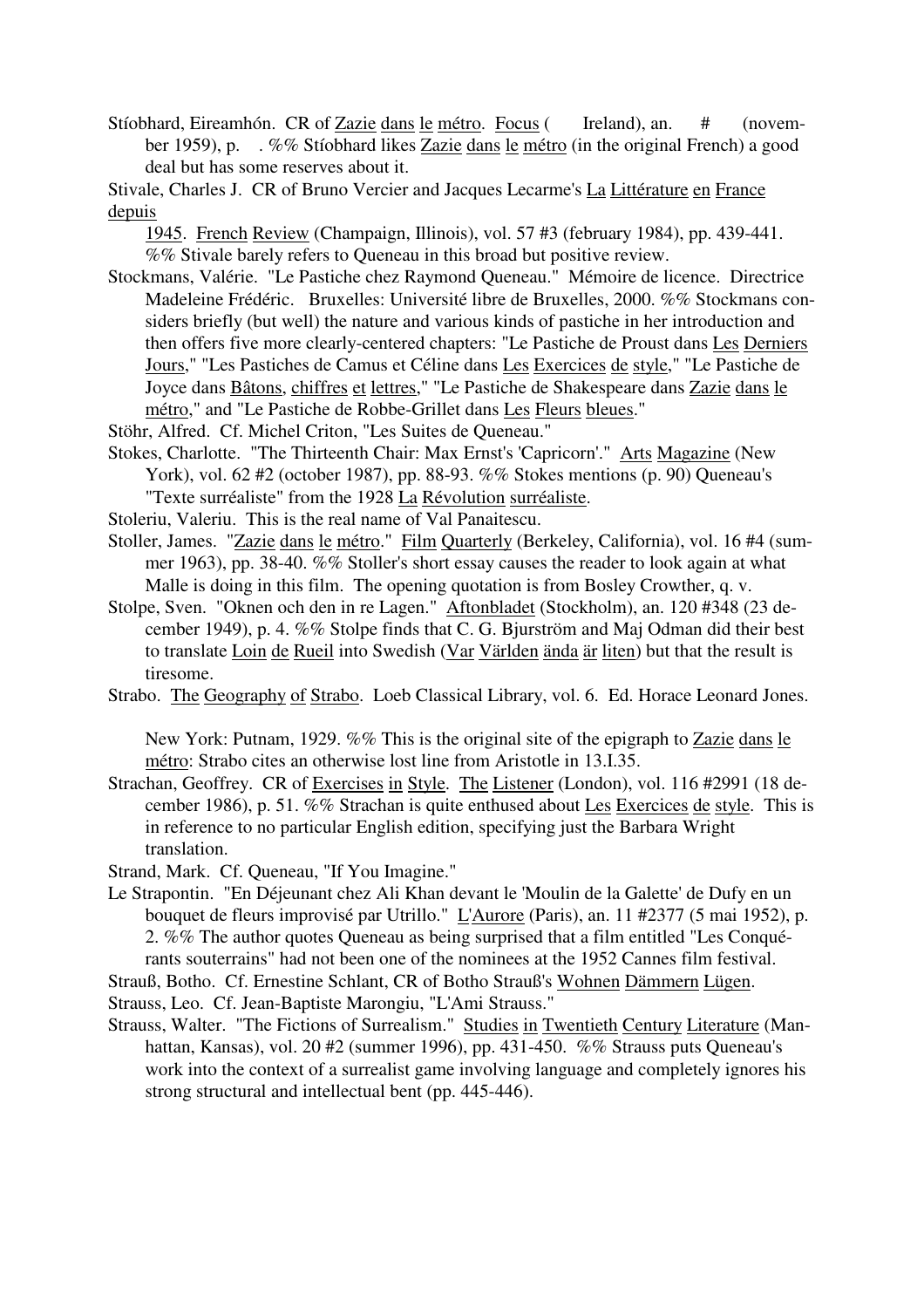Strindberg, August. Cf. Queneau, "Letter."

- Stroobants, Robert. "Composition et langage des Fleurs bleues de Raymond Queneau." Bollettino dell'Istituto di lingue estere della Facoltà d'economia e commercio dell'Università di Genova (Genova), vol. 8 #\* (1968-1969), pp. 73-82. %% Stroobants discusses various structural elements in Les Fleurs bleues, especially language, dreams, and psychoanalysis. Cf. Carlo Cordié, CR of Robert Stroobant's "Composition et langage des Fleurs bleues de Raymond Queneau."
- Strüebig, Patricia. "Transvestites and Transformations, Or Take It Off and Get Real: Queneau's Zazie dans le métro." Journal of the Fantastic in the Arts (Stow, Ohio), vol. 1 #2 (\* 1988), pp. 49-64. %% Strüebig centers on transformation, language, and a conflict between Gabriel and Trouscaillon, but what she has to say is neither new nor noteworthy.
- Stump, Jordan. "Conflicting Systems of Belief in Raymond Queneau's Saint-Glinglin." Master's thesis. University of Kansas (Lawrence), 1985. %% Stump uses an onomastic approach to highlight the "mixedness" of the text, the conflict between the Sumerian/Babylonian and the biblical elements. He concludes that this conflict is both the "forme" and the "fond" of the novel.
- Stump, Jordan. "Exercises in Wile: Raymond Queneau, the Novelist as Trickster." BookForum (New York), vol. 10 #3 (fall 2003), pp. 12-14. %% Stump reviews the reprinting of Barbara Wright's translations of Le Chiendent and On est toujours trop bon avec les femmes, here entitled Witch Grass and We Always Treat Women Too Well. His description of the nature of Le Chiendent and Queneau's writing is masterful, both insightful and well written, and his presentation of On est toujours trop bon avec les femmes is not far behind.
- Stump, Jordan. "The Ghosts of Eric Chevillard." French Review (Champaign, Illinois), vol. 71
	- #5 (april 1998), pp. 820-831. %% Stump refers to Queneau's allusive style (p. 825) in considering somewhat similar aspects of Chevillard's style.
- Stump, Jordan. "Naming and Forgetting in Queneau's Pierrot mon ami." International Fiction Review (Fredericton, New Brunswick), vol. 20 #2 (\* 1993), pp. 112-119. %% Stump indicates most lucidly the forms and extent of forgetting in this novel and the role that such forgetting plays.
- Stump, Jordan. Naming & Unnaming: On Raymond Queneau. Collection "Stages," vol. 12. Lincoln: University of Nebraska Press, 1998. %% The chapter titles give a fair idea of Stump's territory: "Naming and Writing: Odile and The Flight of Icarus"; "Naming and Knowing: The Bark Tree and Pierrot mon ami"; "Naming and Belonging: Saint-Glinglin and Les Enfants du Limon"; "Naming and Power: A Hard Winter and Les Oeuvres complètes de Sally Mara." Stump's introduction is a fine essay on the nature of naming, with special reference to Plato's "Cratylus," and goes on to introduce naming's significance for Queneau. In the body of his text Stump concentrates not on names themselves but on Queneau's use of names, their place in his compositional strategy. This is a key work in understanding Queneau's writing. Cf. Thierry Léger, CR of Jordan Stump's Naming & Unnaming: On Raymond Queneau; Marc Lowenthal, CR of Jordan Stump's Naming & Unnaming: On Raymond Queneau; Olaf Müller, CR of Jordan Stump's Naming & Unnaming: On Raymond Queneau; Walter Redfern, CR of Jordan Stump's Naming & Unnaming: On Raymond Queneau; Derek Schilling, CR of Jordan Stump's Naming &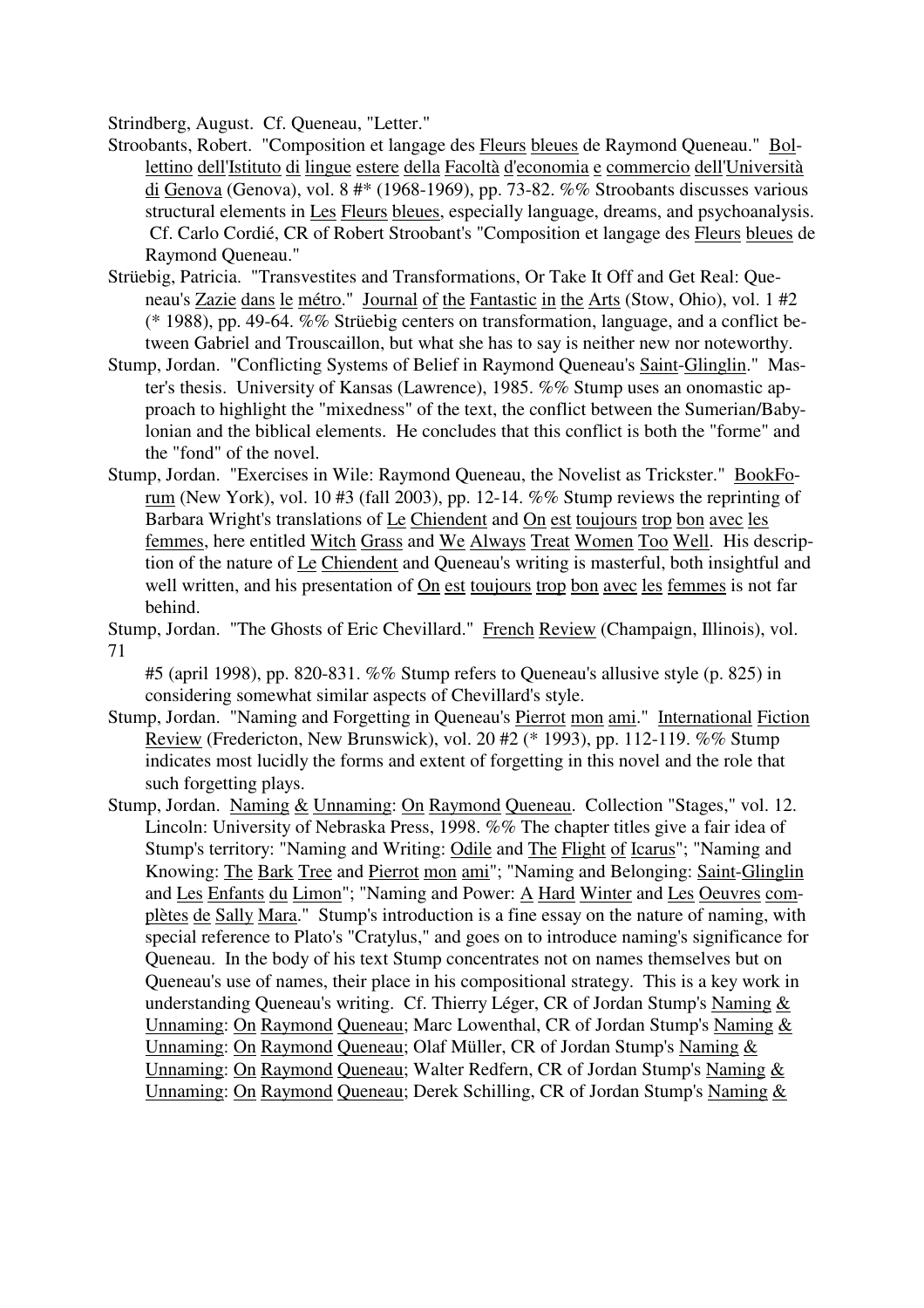Unnaming: On Raymond Queneau; Christopher Shorley, CR of Jordan Stump's Naming & Unnaming: On Raymond Queneau; Allen Thiher, CR of Jordan Stump's Naming & Unnaming: On Raymond Queneau.

- Stump, Jordan. "Reading Through the Manuscript: The Case of Queneau's Le Chiendent." Dalhousie French Studies (Halifax, Nova Scotia), vol. \* #48 (fall 1999), pp. 61-73. %% Stump ponders the question of the proper use of manuscript variations in our understanding of the "meaning" of a novel. He reviews several passages which Queneau did not use in Le Chiendent and considers whether what we learn from them helps or hinders our understanding. The passages in question touch on Sophie Isis, the number 91, what becomes of Pierre le Grand, Bébé Toutout, and possible endings to the novel.
- Stump, Jordan. "Les Statuts du nom dans les romans de Raymond Queneau." Doctoral dissertation. Director Stanley Gray. University of Illinois (Urbana), 1992. Dissertation Abstracts International, Series A, vol. 53 #7 (january 1993), p. 2396a. %% Stump concentrates on Le Chiendent, Un Rude Hiver, Pierrot mon ami, Le Dimanche de la vie, and Les Oeuvres complètes de Sally Mara, with only a few pages each for Odile, Les Derniers Jours, Les Enfants du Limon, Loin de Rueil, Saint-Glinglin, Zazie dans le métro, Les Fleurs bleues, and Le Vol d'Icare in the appendix. The concentration is not so much on individual names as on naming in general.
- Stump, Jordan. "Texte avant texte, lecture après lecture: A propos des manuscrits du Chiendent." In Raymond Queneau: Le Mystère des origines. Ed. Yves Ouallet. Rouen: Publications des Universités de Rouen et du Havre, 2005, pp. 117-131. %% Stump reflects on the worth of reading the manuscripts of a work, especially the discarded passages, recounting his own experiences with sections of Le Chiendent which did not appear in print but which throw a wholly different light on what did appear. This all opens wide the question of the potential multiplicity of texts for a particular reader. Very interesting.
- Stump, Jordan. "Le Voile pervers: Anonymat et sexualité chez Sally Mara." Constructions (Stanford, California), vol. \* #6 (\* 1991), pp. 37-55. %% Stump presents a very interesting article on the role of naming and its relationship to sexuality in all of the Sally Mara works.
- Stump, Jordan. Cf. Daniel Delbreil, "Pour 2003, un premier colloque au Havre, cela s'entend (28 et 29 mars 2003)"; Brian Mann, "Constructive Criticism: The Poetics of Space and Enclosure in Selected Novels of Raymond Queneau."
- Stuppazoni, Marco. CR of Paolo Albani and Paolo della Bella's Forse Queneau: Enciclopedia delle scienze anomale. Studi francesi (Torino), an. 45 #2 (= #134) (maggio-agosto 2001), p. 425. %% Stuppazoni is interested primarily in listing the contents of this work, the "Encyclopedia of inexact Sciences" which Queneau suggested ought to be written.
- Sturrock, John. "The Art of the Possible." Times Literary Supplement (London), an. \* #4098 (16 october 1981), p. 1196. %% Sturrock's review of Oulipo, Atlas de littérature potentielle names and describes the various entries but also goes beyond this base by giving some English-language background and insights.
- Sturrock, John. "Free Fall." New Statesman (London), vol. 86 #2208 (13 july 1973), p. 55. %% In this review of Barbara Wright's translation of The Flight of Icarus, Sturrock centers on what he thinks Queneau was trying to achieve.
- Sturrock, John. The French New Novel. New York: Oxford University Press, 1969. %% Sturrock merely mentions Queneau on pp. 125 and 221.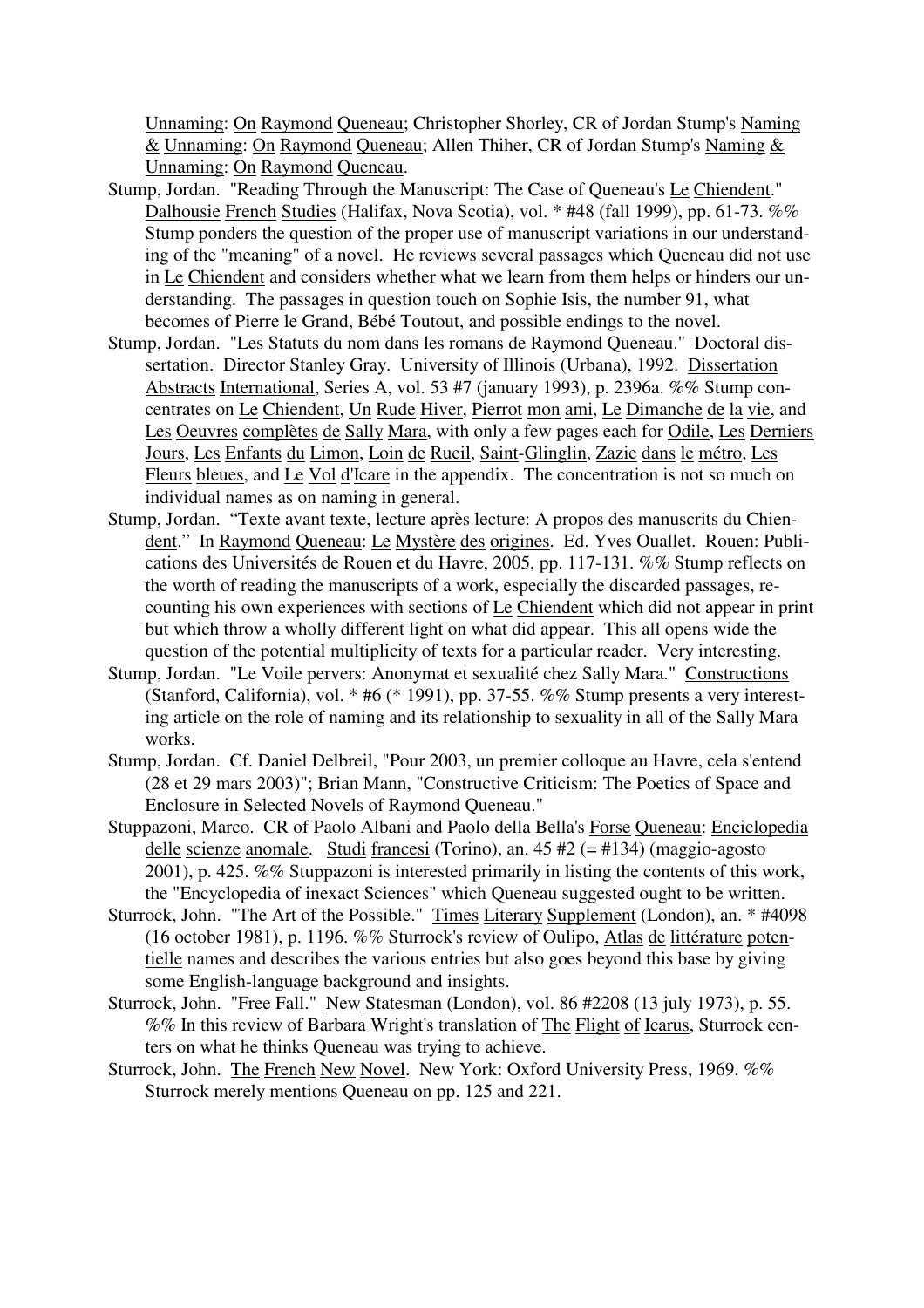- Sturrock, John. "Introduction." In Boris Vian's Heartsnatcher. Trans. Stanley Chapman. Pref. Queneau. Normal, Illinois: Dalkey Archive Press, 2003, no pp. %% Sturrock does more to explain Vian's style and interest than practically anything else I have seen.
- Sturrock, John. "One Herring in a Shoal." London Review of Books (London), vol. 25 #9 (8 may 2003), pp. 28-30. %% Sturrock writes a rousing commentary both on Queneau and on the eight novels included in the second volume of the Pléiade Oeuvres complètes de Raymond Queneau, which he is supposedly reviewing here. He has a number of insights that make it clear that he knows and loves Queneau --- but these words are almost more on the man than on his work.
- Sturrock, John. "Pas Don Juan, l'R.Q." Times Literary Supplement (London), an. \* #4908 (25 april 1997), pp. 3-4. %% Sturrock gives a rather readable and colorful presentation of Queneau's Journaux (1914-1965); at moments and on the whole it is rather insightful.
- Sturrock, John. "Queneau's Irish Caper." The Observer (London), vol. \* #9886 (15 february 1981), p. 32. %% Sturrock reviews Barbara Wright's translation of We Always Treat Women Too Well primarily by recounting the plot and gives very little analysis of what Queneau was looking for in writing it.
- Sturrock, John. "Raymond Queneau." In his The Word from Paris: Essays on Modern French Thinkers and Writers. London: Verso, 1998, pp. 179-188. %% Sturrock presents a selective overview of Queneau's thought, life, work, and attitude, but he goes far beyond what is usually seen in this sort of piece. Quite perceptive and well written.
- Sturrock, John. "Searcher After Inner Peace." Times Literary Supplement (London), vol. \* #4346 (18 july 1986), p. 783. %% Sturrock presents, comments on, and praises Queneau's Journal 1939-1940 without really analyzing it.
- Sturrock, John. The Word from Paris: Essays on Modern French Thinkers and Writers. London: Verso, 1998. %% Sturrock's chapter on Queneau (pp. 179-188) is a rather perceptive tour of Queneau's ideas, mind, and psyche --- basically who he was inside, with special attention to such areas as encyclopedism (p. 181), mathematics (pp. 182-183), language (p. 184 and passim), journals (pp. 185-186), psychology (pp. 186-187), and theology (p. 187). Sturrock also mentions Queneau on pp. 170, 171, 178, and 190. Cf. Shelley Wallia, "Spectres of French Letters."
- Sturrock, John. Cf. Raymond Queneau, "In the Beginning was the Forward"; Ruth Z. Temple, CR of Vivian Mercier's The New Novel from Queneau to Pinget; Shelley Wallia, "Spectres of French Letters."
- Stuttaford, Genevieve. CR of Barbara Wright's translation of The Sunday of Life. Publishers Weekly (New York), vol. 211 #9 (28 february 1977), p. 121. %% Stuttaford gives a very brief summary and analysis concomitant with the length of this review.

Suarès, Carlo. Cf. Queneau, "Carlo Suarès: La Comédie psychologique précédé de A Présent." Suckling, Norman. "Alain Robbe-Grillet, by Bruce Morrissette; John Millington Synge, by De-

nis Johnston; Louis-Ferdinand Céline, by David Hayman; Raymond Queneau, by Jacques Guicharnaud." Notes & Queries (Oxford, England), vol. 13 #11 (november 1966), pp. 438-439. %% Suckling considers all four works at once; his collected comments on Queneau seem to be a rather mixed bag.

Suffel, Jacques. Announcement and presentation of the Bibliothèque nationale exposition. Bulletin du bibliophile (Paris), vol. \* #2 (\* 1978), pp. 219-220.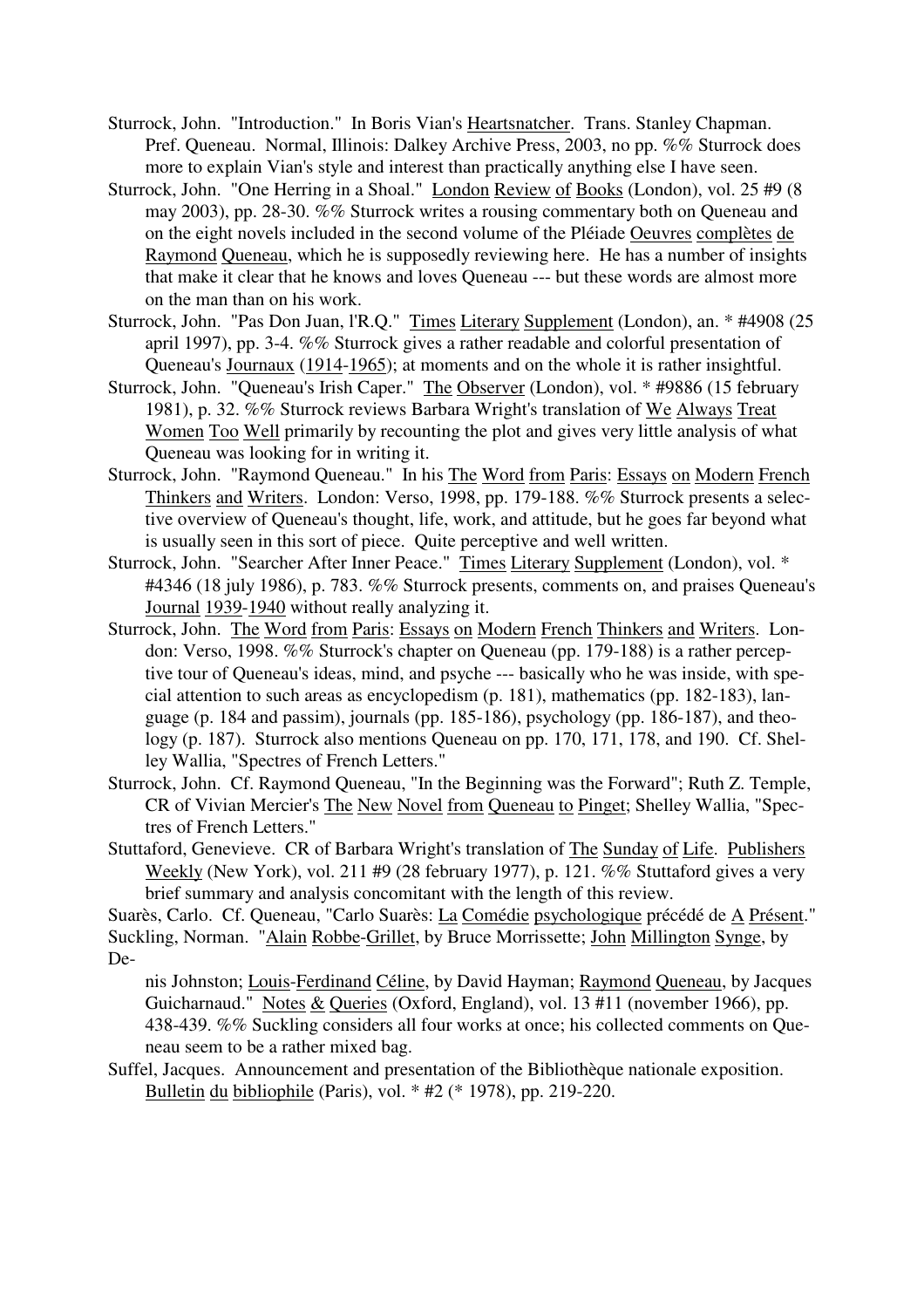Sugaro, Shozo. Cf. Queneau, Waga tomo Piero.

Sullivan, Vernon. This was the pseudonym which Boris Vian used for his somewhat pornogra- phic J'irai cracher sur vos tombes (1946), Les Morts ont tous la même peau (1948), and Elles se rendent pas compte (1950).

Sumberg, Theodore A. "Flaubert Against the Enlightenment." CLA Journal (Baltimore, Mary-

land), vol. 26 #2 (december 1982), pp. 241-250. %% Sumberg just barely mentions (p. 248) Queneau's 1959 preface to Bouvard et Pécuchet. CLA = College Language Association

Sundell, Lars-Göran. "Remarques sur 'quand' suivi de l'imparfait." Studia neophilologica (Stockholm), vol. 56 #1 (\* 1984), pp. 69-84. %% Sundell merely uses (p. 77) a line from Zazie dans le métro (chapter 2) for some very uninteresting statistics: "Réponds-moi, estce que tu parlais comme ça quand tu étais gosse?"

Supervielle, Jules. Cf. Anonymous, "Prix des critiques"; Louisa Jones, "Puns and Poetry in the Contes poétiques of Jules Supervielle."

Surèges, Anne. "Exercices de style." Femmes d'aujourd'hui (Bruxelles), an. 45 #50 (13 décem-

bre 1977), "Flash," p. 5. %% Surèges just gives a positive review of an Exercices de style theater production in Brussels.

Survage. Cf. Queneau, "Un Homme court dans la plaine."

Surya, Michel. Georges Bataille: La Mort à l'oeuvre. Paris: Gallimard, 1992. %% Surya describes (p. 145) the maneuvering behind Breton's invitation to others (e.g., Le Grand Jeu) to join in a broad discernment between group and individual activity, an invitation that Queneau wrote. He also notes Queneau's writing to Bataille in july of 1948 about not having received the manuscript of the translation Bataille was supposed to be doing of Margaret Mead's South Seas (p. 490). Surya mentions also Queneau on other pages (102, 125, 127, 168, 184, 201, 204, 205, 208, 230, 254, 336, 353, 354, 385, 427, 507, 508, and 568) with no real value.

Suss, Sigrid. "Liebe in dreierlei Gestalt." Rheinische Post (Düsseldorf), an. # (12 august

1976), p. %% Suss reviews Ein Winter in Le Havre, Eugen Helmlé's translation of Un Rude Hiver into German.

Sutherland, Donald. "Time on Our Hands." Yale French Studies (New Haven, Connecticut), vol. \* #10 (\* 1952), pp. 5-13. %% Sutherland has a rather lyrical and perceptive paragraph (p. 12) on the nature and quality of Queneau's language and how Queneau views language.

Sutherland, Donald. Cf. Queneau, "Avant-propos."

Sweeney, Barbara. Cf. Jane Blankenship and Barbara Sweeney, "The 'Energy' of Form."

- Swerling, Anthony. Cf. Queneau, "Letter."
- Swigger, Ronald T. "Des Contributions joyciennes à l'élaboration de Gueule de Pierre en Saint-Glinglin." Amis de Valentin Brû #20 (octobre 1982), pp. 19-23. %% Swigger notes several stylistic influences without attempting to explain all the possible ones.
- Swigger, Ronald T. "Fictional Encyclopedism and the Cognitive Value of Literature." Comparative Literature Studies (Urbana, Illinois), vol. 12 #4 (december 1975), pp. 351-366. %% Swigger looks at the literary encyclopedism of Gustave Flaubert, Jorge Luis Borges,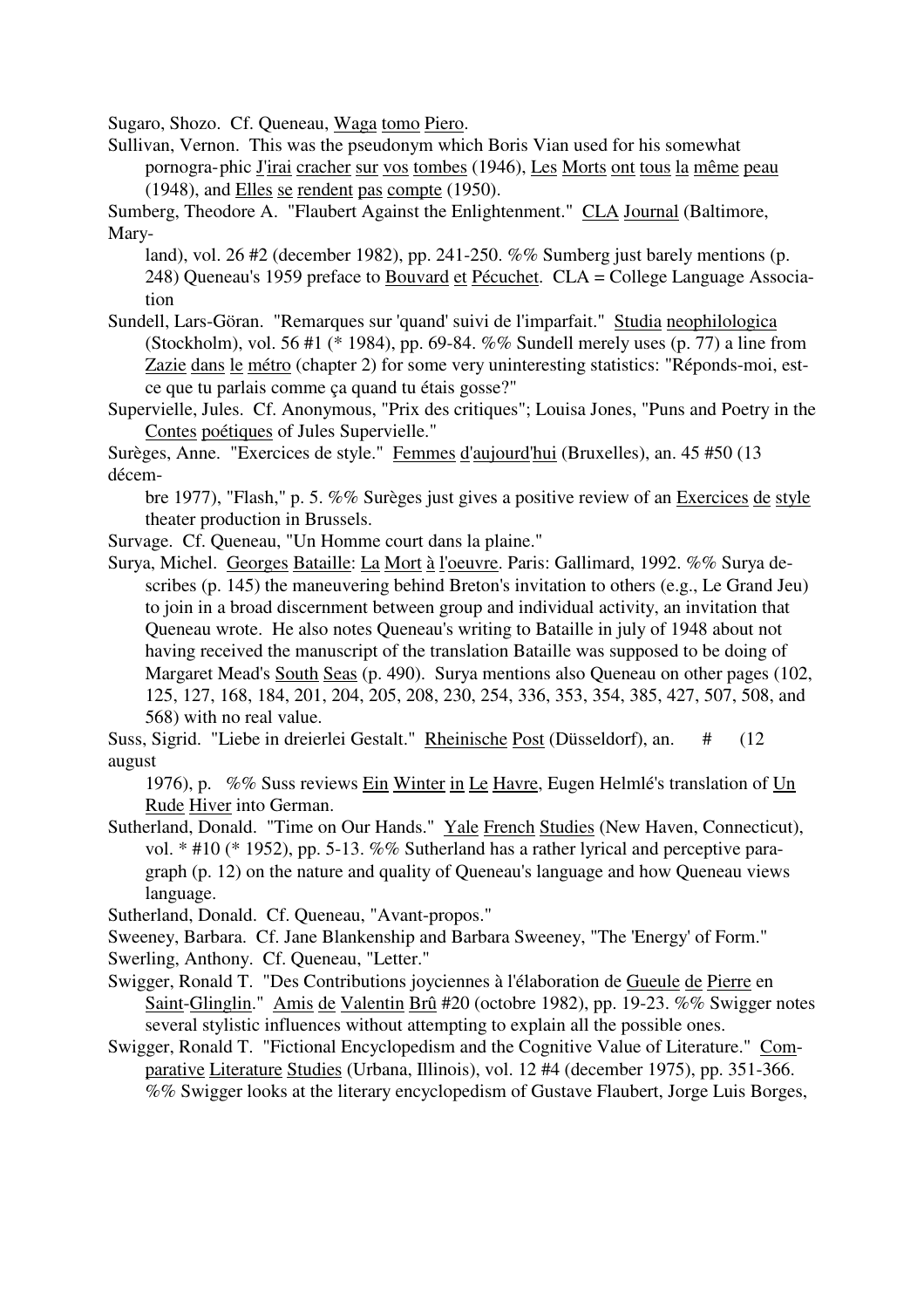and Queneau with brief references to others.

- Swigger, Ronald T. "Reflections on Language in Queneau's Novels." Contemporary Literature (Madison), vol. 13 #4 (autumn 1972), pp. 491-506. %% Swigger offers a rather good look at Queneau's use of language in his novels and how this affects their meaning.
- Sykes, Gerald. "The Case of the Contented Reviewer." Partisan Review (New York), vol. 15 #12 (december 1948), p. 1360. %% This is an edited reprinting of Sykes' "A Specialist in Irony -- and a Victim of Disorder."
- Sykes, Gerald. "A Specialist in Irony -- and a Victim of Disorder." New York Times (New York), vol. 98 #33167 (14 november 1948), "Book Review," p. 49. %% Sykes' review of H. J. Kaplan's translation of The Skin of Dreams is slightly better than average.
- Sylvestre, Guy. "Le Rose et le noir." Notre Temps (Montréal), vol. 7 #47 (20 septembre 1952), p. 3. %% Sylvestre gives a most penetrating and interesting review of Le Dimanche de la vie, concentrating on Queneau's vision of the world and his humor.
- Sylvestre, Guy. "L'Immensité de la civilisation écrite." Le Droit (Ottawa), an. 45 #95 (24 avril 1957), p. 12. %% Sylvestre reviews the second volume of L'Histoire des littératures, rather positively, and then proceeds to present Pour une bibliothèque idéale, also rather positively.

Symons, Julian. "The Best Intentions." Sunday Times (London), vol. \* #7830 (8 july 1973), p.

40. %% Symons briefly and positively lays out the plot of Barbara Wright's translation of The Flight of Icarus.

- Symes, Colin. "Writing by Numbers: OuLiPo and the Creativity of Constraints." Mosaic (Winnipeg, Manitoba), vol. 32 #3 (september 1999), pp. 87-107. %% Symes considers the nature and work of the Oulipo more systematically and in greater detail than is usually the case but centers more on the work of Perec than on that of Queneau.
- Szabó, Lazló. "Három francia regény." Válasz (Budapest), vol. 8 #\* (\* 1948), pp. 722-724. %% CR of the French original of Un Rude Hiver
- Szabó, Lazló. Hunok nyugaton. Collection "Aurora Kiskönyvek," #2. München: Aurora Kiskönyvek, 1968. %% There is a comment (pp. 41-42) by a famous Hungarian poet, Illyés, on Queneau's encyclopedism: he has not the Petite Larousse but the Grande Larousse in his head.

Szántó, Tibor. Cf. Queneau, Stílusgyakorlatok.

Szegedy-Maszák, Mihály. "Teleology in Postmodern Fiction." In Exploring Postmodernism. Ed.and pref. Matei Calinescu and Douwe Fokkema. Utrecht Publications in Comparative Literature, vol. 23. Amsterdam/ Philadelphia: John Benjamins Publishing Company, 1987, pp. 41-57. %% This article mentions Le Chiendent as a "nouveau roman" (p. 46) and touches on Zazie dans le métro (pp. 49-50). This volume consists of selected papers pre-sented at a workshop on postmodernism at the Eleventh International Comparative Litera-ture Congress in Paris, 20-24 août 1985.

Szenessy, Mario. "Auf der Suche nach Zazie. Queneaus früher Roman Ein Winter in Le Havre

zum erstenmal deutsch." Stuttgarter Zeitung (Stuttgart), an. # (27 mars 1976), p. 50. %% Szenessy reviews Queneau's Un Rude Hiver in Eugen Helmlé's translation.

Szenessy, Mario. "Kritik in Kürze." Die Zeit (Hamburg), an. 30 #51 (12 dezember 1975), p. 41.%% Szenessy reviews Eugen Helmlé's German translation of Ein Winter in Le Havre.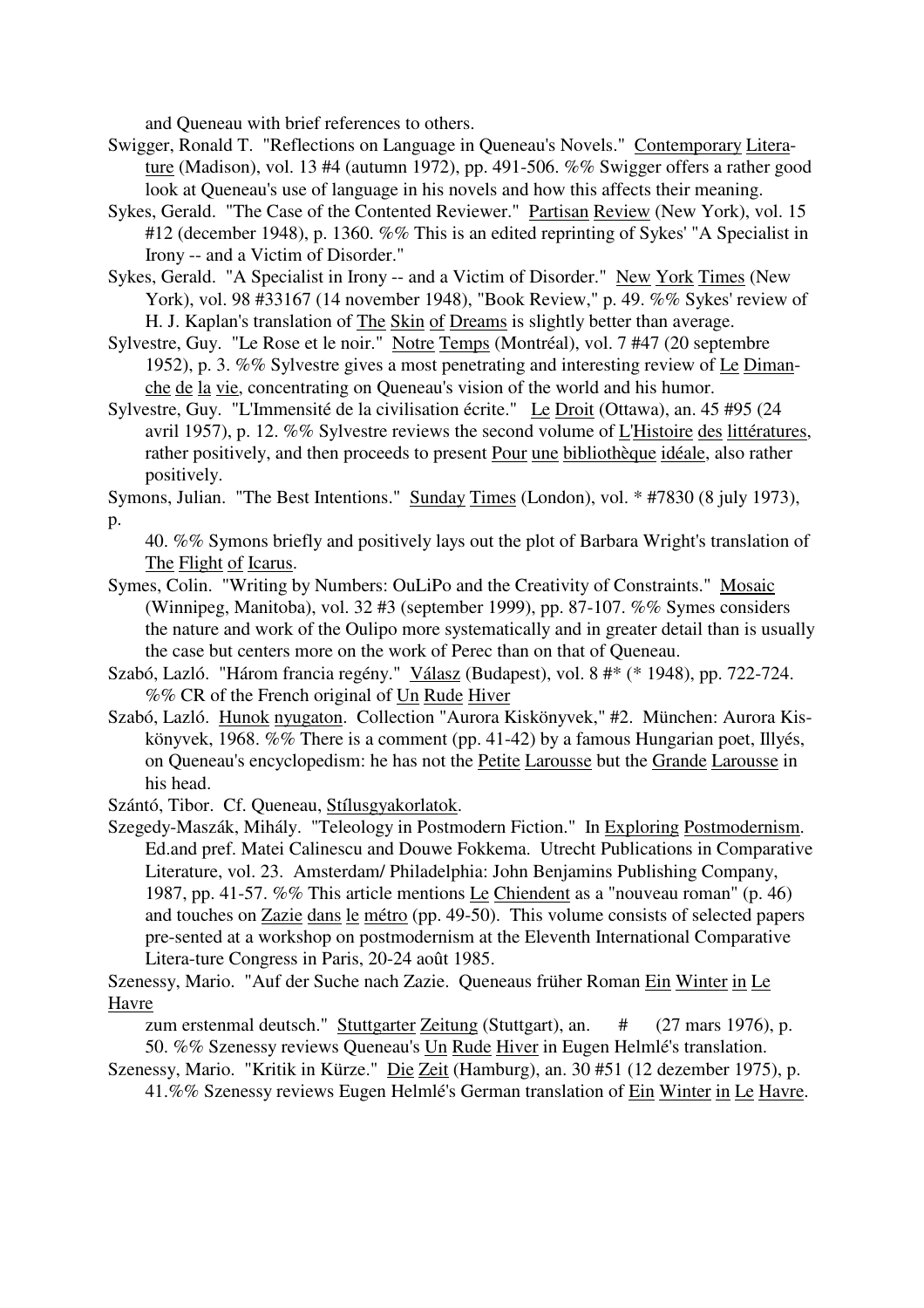Szenfeld, Olga. "Les Fleurs bleues." In Kindlers Neues Literatur Lexikon, vol. 13. Ed. Rudolf

Radler. München: Kindler Verlag, 1991, pp. 808-809.

Szogyi, Alex. Cf. Paul Mankin and Alex Szogyi, Anthologie d'humour française.

- Szymanska, Magorzata. "Les Exercices de style, manuel pour la classe?" Français dans le monde (Paris), an. 25 #198 (janvier 1986), pp. 87-88. %% Szymanska's approach is quite pedagogical.
- T., F. "Exercices de style par Raymond Queneau et Jacques Carelman." La Vie du rail (Paris), vol. \* #950 (7 juin 1964), p. 28. %% The author doesn't mention Queneau but concentrates on the illustrations.
- T., L. CR of Pierrot mon ami. Le Département (Châteauroux), an. # (29 août 1942), p. %% The author barely says more than that he likes the novel.
- T., M. "Crise de la poésie et sénilité: Une Attaque rassérénante." La Lyre fédérale (Paris), an. # (mai 1939), p. %% The author cites André Mantaigne ("Les Idées et les faits") in regard to the current crisis in the realm of poetry.
- T., P. S. "Un Colloque Queneau à Verviers." La Cité (Bruxelles), an. 32 #182 (7-8 août 1982), p. 8. %% The author gives some space to the first symposium in Verviers but much more to associated non-Queneau activities.
- T., R. Intermédiaire des chercheurs et curieux. Queneau seems to have asked and answered several questions in this magazine in 1917 and 1919:
	- vol. 76, #1469 (10 novembre 1917), col. 238-239: R. de Boyer de Ste-Suzanne asks about "La famille de Houdetot en Normandie."
	- vol. 79, #1493 (10 janvier 1919), col. 7: J.V.P. asks about "Bohémien ou bohême."
	- vol. 79, #1494 (20 janvier 1919), col. 45-46: M.B. asks about "Hallali et Alleluia."
	- vol. 79, #1496 (20 février 1919), col. 143: R.D. asks about "Les deux borgnes."
	- vol. 79, #1497 (10 mars 1919), col. 203-204: R.T. answers the question concerning "La famille des Houdetot en Normandie."
	- vol. 79, #1499 (10 avril 1919), col. 312-313: E. Bensly answers the question concerning "Les deux borgnes."
	- vol. 79, #1499 (10 avril 1919), col. 317-318: R.T. and L. Abet answer the question concerning "Hallali et Alleluia."
- vol. 79, #1499 (10 avril 1919), col. 320: R.T. answers the question concerning "Bohémien

ou Bohême."

- vol. 80, #1504 (10 juillet 1919), col. 2: Michel Paulieux asks about "Le plus vieux traité."
- vol. 80, #1505 (10 août 1919), col. 85: P.J. offers an answer concerning "Le plus vieux traité."
- vol. 80, #1506 (10-20-30 septembre 1919), col. 97-98: Paul Bourget and M. ask about "Un mot de Virgile."
- vol. 80, #1506 (10 septembre 1919), col. 134-135: R.T. offers an answer concerning "Le plus vieux traité."
- vol. 80, #1508 (10 novembre 1919), col. 224: An unsigned entry (between "Ce mot ne" and "p. 275.") answers a question concerning "Un mot de Virgile." Queneau himself listed this as his in a note in classeur 62 (CDRQ).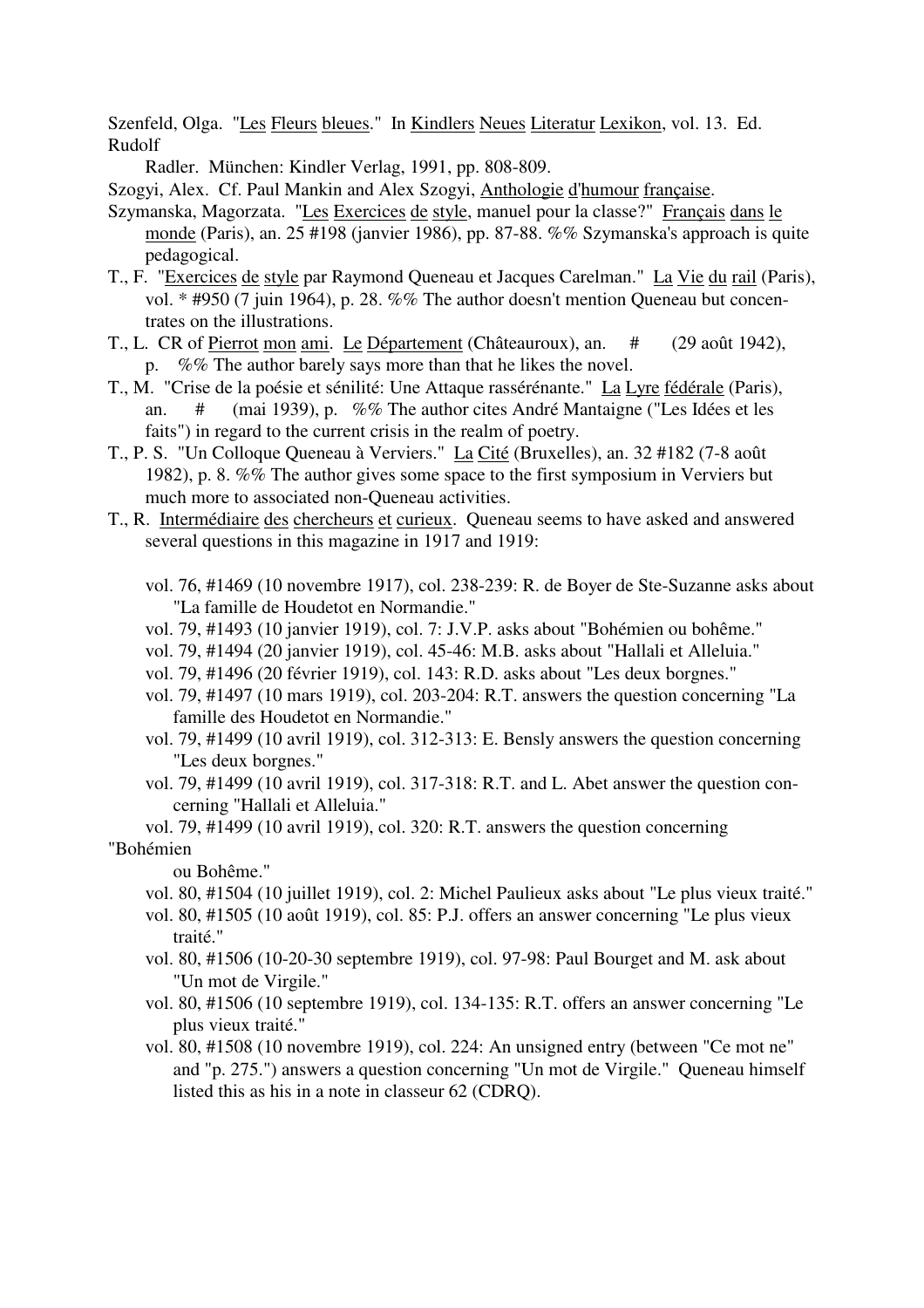vol. 80, #1509 (20 novembre 1919), col. 240: R.T. asks about "P. Lacroix. Oeuvres inédites. Ses papiers." There was no apparent answer to this question.

 Blavier, in a letter from early 1984, gave me certain of these citations. I surmise from Blavier's questions that Queneau used the pseudonymous initials "R. T." and "R. D." Note that there is only 1 "R. D." and 5 "R. T.": was "R. D." just a printer's error? Does this have any relation to "Roland Travy" from Odile? Blavier suggested that there might be one or more additional questions on poems in Latin by Descartes or Pascal, but I could not locate them between 1909 and 1927 nor in the general indexes for 1897-1933; cf. Pierre Berger, "Sur les chemins de l'écriture." Cf. also Anonymous, "La Boîte aux lettres"; Michel Lécureur, Raymond Queneau, p. 37.

- Tabbert, Reinbert. Cf. Theodor Karst, Renate Overbeck, and Reinbert Tabbert, Kindheit in der modernen Literatur.
- Tabone, Eliane. Cf. Jean-Louis Joubert, Jacques Lecarme, Eliane Tabone, Bruno Vercier, ed., Les Littératures francophones depuis 1945.
- Tacou, Constantin. Cf. Queneau, "Lettre à Mircea Eliade."
- Taddei-Maffioli, Silvia. "I Fiori blu: Calvino traduttore di Queneau." Tesi di laurea. Director Maria Teresa Giaveri. Milano: Università degli studi di Milano, 1992. %% After introducing Queneau's ideas on language and the general nature of Les Fleurs bleues, Taddei-Maffioli considers Italo Calvino's coming to grips with the novel's syntax, levels of language, and verbal fireworks.
- Tadié, Jean-Yves. Le Récit poétique. Paris: Presses universitaires françaises, 1978. %% This material is quite theoretical and diverse and only cites Queneau incidentally.
- Tadié, Jean-Yves. Le Roman au XX<sup>e</sup> siècle. Paris: Pierre Belfond, 1990. %% Tadié centers on
	- Le Chiendent (pp. 103-107) and devotes a passage to the Oulipo (pp. 115-120), but otherwise he has only glancing references to Queneau (pp. 25, 28, 51, 59, 70, 87, 90, 125, 172, and 189).
- Tadié, Jean-Yves. Le Roman d'aventures. Paris: Presses universitaires françaises Ecriture, 1982. %% Tadié seems to think (p. 127) that Queneau borrowed Zazie's Laverdure from Daniel Defoe's Robinson Crusoe and/or Robert Louis Stevenson's Treasure Island.
- Tag, Michel. Cf. Queneau, Zazie dans le métro.
- Tailleur, Roger. Cf. Paul-Louis Thirard and Roger Tailleur, "Zazie dans le métro: Pour et contre."
- Takita, Fumihiko. Cf. Queneau, Aoi Hana, Hamamugi, and Ikarosu no Hiko.
- Talbot, Emile J. CR of Jean-Yves Cendrey's Les Morts vont vite. World Literature Today (Norman, Oklahoma), vol. 66 #4 (autumn 1992), p. 681. %% Talbot says that this author's "wit and sprightly language" associate him with the comic vision of Queneau.
- Taleb-Khyar, M. B. "Les Fleurs bleues de Raymond Queneau: Un Roman historique historique." Littératures (Toulouse), vol. \* #31 (automne 1994), pp. 195-206. %% Taleb-Khyar wanders a bit in trying to set a context for his comments, then concentrates a little on the idea of history that is represented in this novel and a great deal more on the numbers involved in it.
- Taleb-Khyar, Mohamed B. "The Languages of Literary Criticism." Callaloo (Baltimore), vol. 14 #3 (summer 1991), pp. 611-618. %% Taleb-Khyar merely mentions Queneau on p.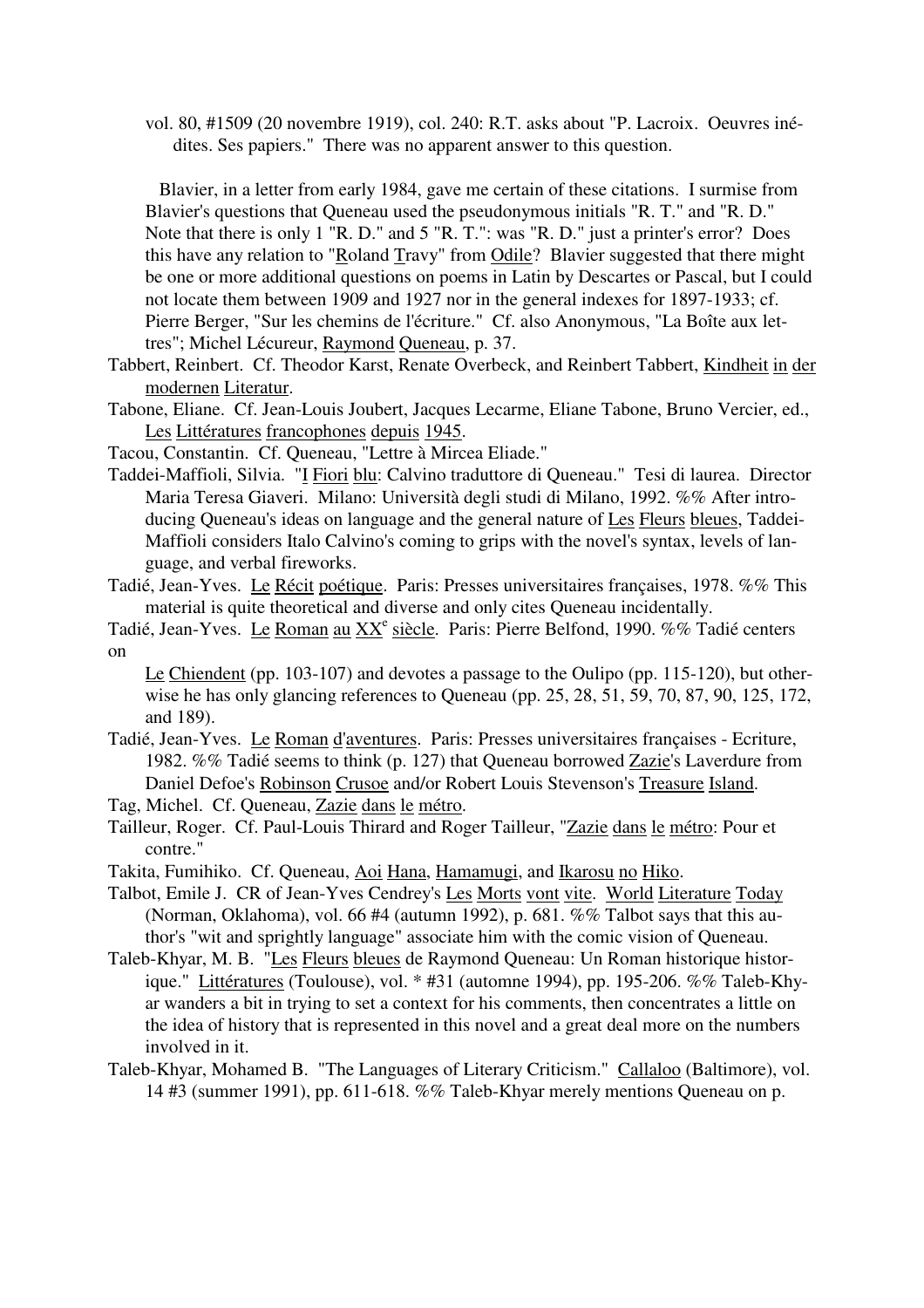618 in reference to Les Fleurs bleues but with no significance whatsoever.

Talo\_, Ion. "Miori\_a in Transsylvanien." Schweizerisches Archiv für Volkskunde (Basel), vol.

79 #3-4 (\* 1983), pp. 187-206. %% This article, written in Romanian, merely makes a mention on page 187 of Queneau's editing of the Histoire des littératures.

- Tamás, Mészáros. "Lediktálom az igazságot." Szinhaz (Budapest), vol. # (early 1983), pp. 36-38. %% Tamás writes on the Exercices de style, apparently in a stage production, among other works.
- Tame, Peter D. "The Twentieth Century, 1900-1945." The Year's Work in Modern Language Studies (Cambridge), vol. 54 #\* (\* 1992), pp. 219-241. %% Tame mentions M.L. Terray, "Anvers: Le Travail du repentir," which cites Queneau as an influence on Blaise Cendrars (p. 228). He also presents works directly on Queneau which had appeared recently (pp. 237-238).
- Tame, Peter D. "The Twentieth Century, 1900-1945." The Year's Work in Modern Language Studies (Cambridge), vol. 57 #\* (\* 1995), pp. 187-210. %% Tame offers a short and positive review of Teresa Bridgeman's Raymond Queneau: Les Exercices de style (pp. 207- 208) and speaks of Carol Sanders' Raymond Queneau as somewhat simplistic (p. 208).
- Tango, Annamaria. "Au commencement était l'Histoire: Les Fleurs bleues." In Raymond Queneau: Le Mystère des origines. Ed. Yves Ouallet. Rouen: Publications des Universités de Rouen et du Havre, 2005, pp. 147-170. %% Tango has created a most interesting article here, one which it would be difficult to resume both accurately and briefly: her two opening paragraphs do it best. She indicates that Queneau created a very different view of history in this novel but she also depicts identity as found and developed in history, where "l'autre apparaît à la fois comme étrangeté, limite et comme présence fondatrice de l'iden-tité, d'où le caractère original et originaire de l'altérité s'affirme." This is but an indication of the breadth of Tango's vision here.

Tango, Annamaria. "Une Histoire modèle ou un modèle d'histoire? Une Analyse structurale de

Les Fleurs bleues, de R. Queneau." Cahiers de l'Institut de linguistique de Louvain (Louvain-la-neuve, Belgique), vol. 5 #4 (\* 1979), pp. 29-63. %% Tango looks at the structure of Les Fleurs bleues from the aspect of language.

- Tango, Anne-Marie. "Personnages d'encre." In Le Personnage dans l'oeuvre de Queneau. Ed. Daniel Delbreil. Paris: Presses de la Sorbonne nouvelle, 2000, pp. 75-85. %% Tango says that her four principal themes in this article are Queneau's search for a new form of art, his break with prior rules of novel composition and attempt to replace them with a rather ma-thematical program, the paradox of this appeal to mathematics, and the transformation of the mathematical model into a means of exchange for signifiers. What is most apparent in her text, though, is that the characters exist only as textual creations and as points of change of values.
- Tango, Annamaria. "Queneau e il problema del doppio." In Studi e ricerche di letteratura e linguistica francese, vol. 5, I. Ed. Gian Carlo Menichelli and Gian Carlo Roscioni. Facol-tà di lettere e filosofia. Pubblicazioni della sezione romanza. Napoli: Istituto universitario orientale, I, 1980, pp. 277-283. %% Tango considers duality in both Queneau and his works.

Tango, Annamaria. "Queneau ou l'ironie absolu." Temps mêlés #150 + 37/38 (printemps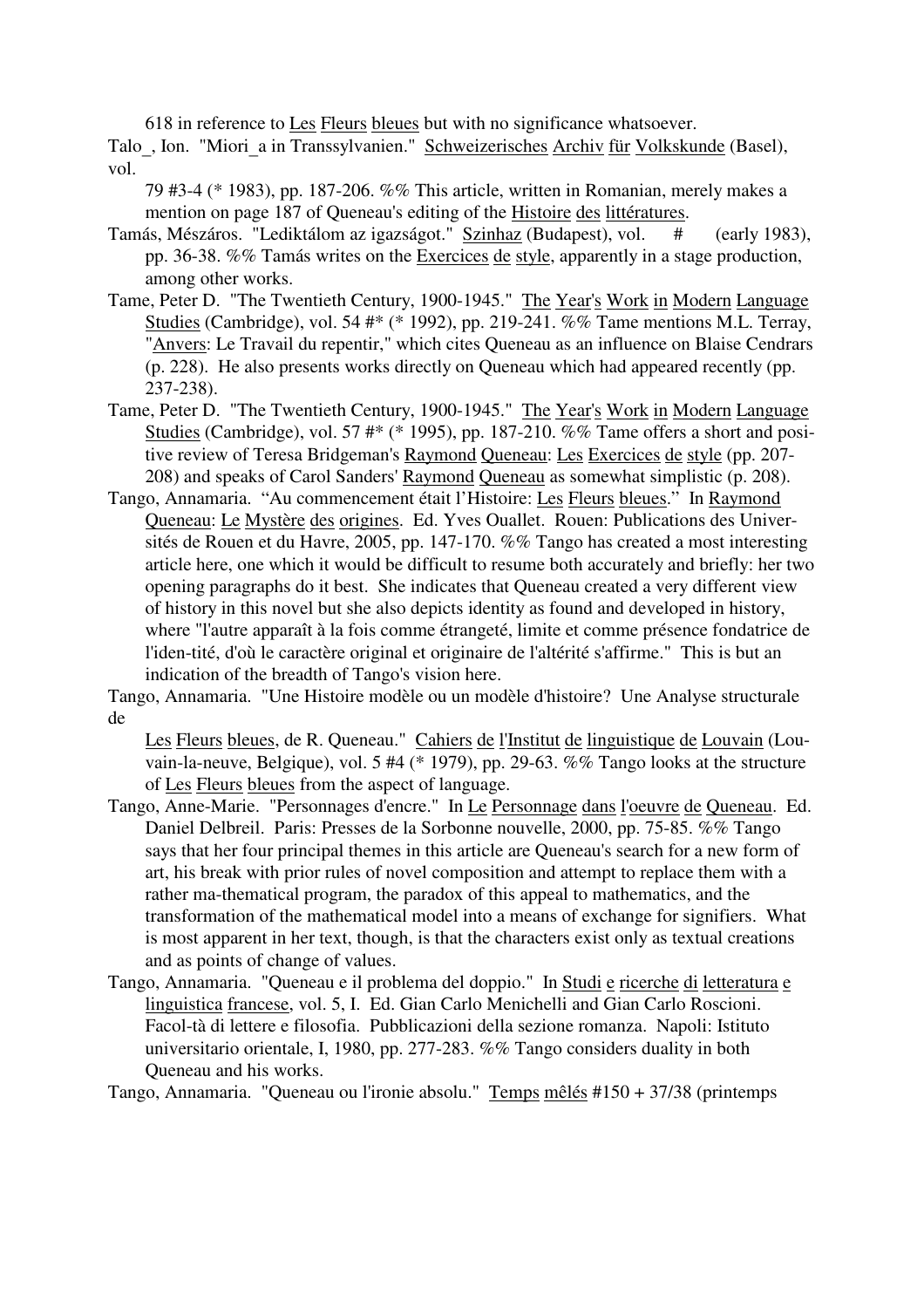1988), pp. 15-25. %% Tango looks at the role of irony in Les Fleurs bleues. Cf. Anne-Marie Jaton, "Les Fleurs bleues, bilan provisoire."

- Tango, Anna Maria. "Spectacle à décrypter." Amis de Valentin Brû #28-31 (juillet 2003), pp. 107-117. %% Tango goes into the nature of the "fête" in Saint-Glinglin, especially in terms of anthropology, psychology, and literature.
- Tango, Anna Maria. Cf. Daniel Delbreil, "Pour 2003, un premier colloque au Havre, cela s'entend (28 et 29 mars 2003)"; Phyllis de Stavola, "Dualismo : Rivelazione e dissimulazione in Chêne et chien di Raymond Queneau."
- Tanguy, Yves. Cf. Queneau et al., "Recherches sur la sexualité."
- Tank, Kurt Lothar. "Die Gefühle des Monsieur Lehameau." Deutsches Allgemeines Sonntags-

blatt (Hamburg), an. 29 #2 (11 januar 1976), p. 17. %% CR of Eugen Helmlé's translation of Ein Winter in Le Havre

- Tappert, Birgit. Cf. Franz Rudolf Weller, "Selbstzensur und Spurentilgung in Raymond Queneaus Les Exercices de style."
- Tardieu, Jean. Cf. Anonymous, "La Fête aux poètes," "Potins de Paris," and (no title); Jean-Charles Chabanne, "La Môme Néant dans le métro. Jean Tardieu et Raymond Queneau"; Jacques de Decker, "Jean Tardieu et Raymond Queneau. Le Comique et les deux messieurs"; Patrice Delbourg, "Jean Tardieu poète"; Martin Esslin, Theater of the Absurd; Mathieu Lindon, "On est venu chercher Tardieu"; Jean-Pierre Longre, Raymond Queneau en scènes, pp. 24-25, 32, 50, 168, 198, 247, and 255-256; Michel Mohrt, Ma Vie à la NRF; Emilie Noulet, Jean Tardieu; Edwin Enyeobi Okafor, "Jean Tardieu et ses sources d'inspiration"; Queneau, "La Vie des livres": "Jean Tardieu"; Queneau and André Blavier, Lettres croisées 1949-1976, pp. 32, 41, 44, 46-47, 50-51, 61, 345 (note 13), 346 (note 24), and 347 (notes 28, 31, and 36); Jean Rousselot, Poètes français d'aujourd'hui; Alain Salles, "Jean Tardieu, côté ombre" and "La Mémoire vivante de M. Jean"; Amis de Valentin Brû #18 (février 2000), p. 45.
- Tardif, François. "Raymond Queneau: Grand Ecrivain de notre temps." Le Havre-presse (Le Havre), an. \* #8444 (26 octobre 1976), p. 3. %% Tardif's obituary insists on his roots in Le Havre.
- Tardif, François. "La Vie et l'oeuvre de Raymond Queneau." Le Havre-presse (Le Havre), an. \* #7311 (6 février 1973), p. 3. %% Tardif's article concerns the Le Havre exposition.
- Tardif, Françoise. "Brève Etude de l'oeuvre du havrais Raymond Queneau de l'Académie Gon-

court." Havre-éclair (Le Havre), an. \* #544 (14 mars 1951), pp. 1 and 2. %% Tardif looks at Queneau's life and works somewhat more closely than most reviewers do.

- Tardif, M<sup>me</sup>. Cf. Bibliothèque municipale du Havre, Raymond Queneau; Astrid Bouygues and Daniel Delbreil, "Claude Simonnet face à l'homme Raymond Queneau," pp. 57-58.
- Tardif, Paule. Cf. Anonymous, "Le Fonds Queneau de la Bibliothèque du Havre." Cf. also the section "Manuscripts" at the end of this bibliography.
- Targe, André. "Un Métro nommé bonheur." Poétique (Paris), vol. \* #29 (février 1977), pp. 61-76. %% Targe gives a very good structural analysis of Zazie dans le métro. Cf. Michel Mougenot, CR of Jacques Roubaud's "La Mathématique dans la méthode de Raymond Queneau" and of André Targe's "Un Métro nommé bonheur."
- Targe, André. "Poor Lehameau." Silex (Grenoble), vol. \* #3 (\* 1977), pp. 104-116. %%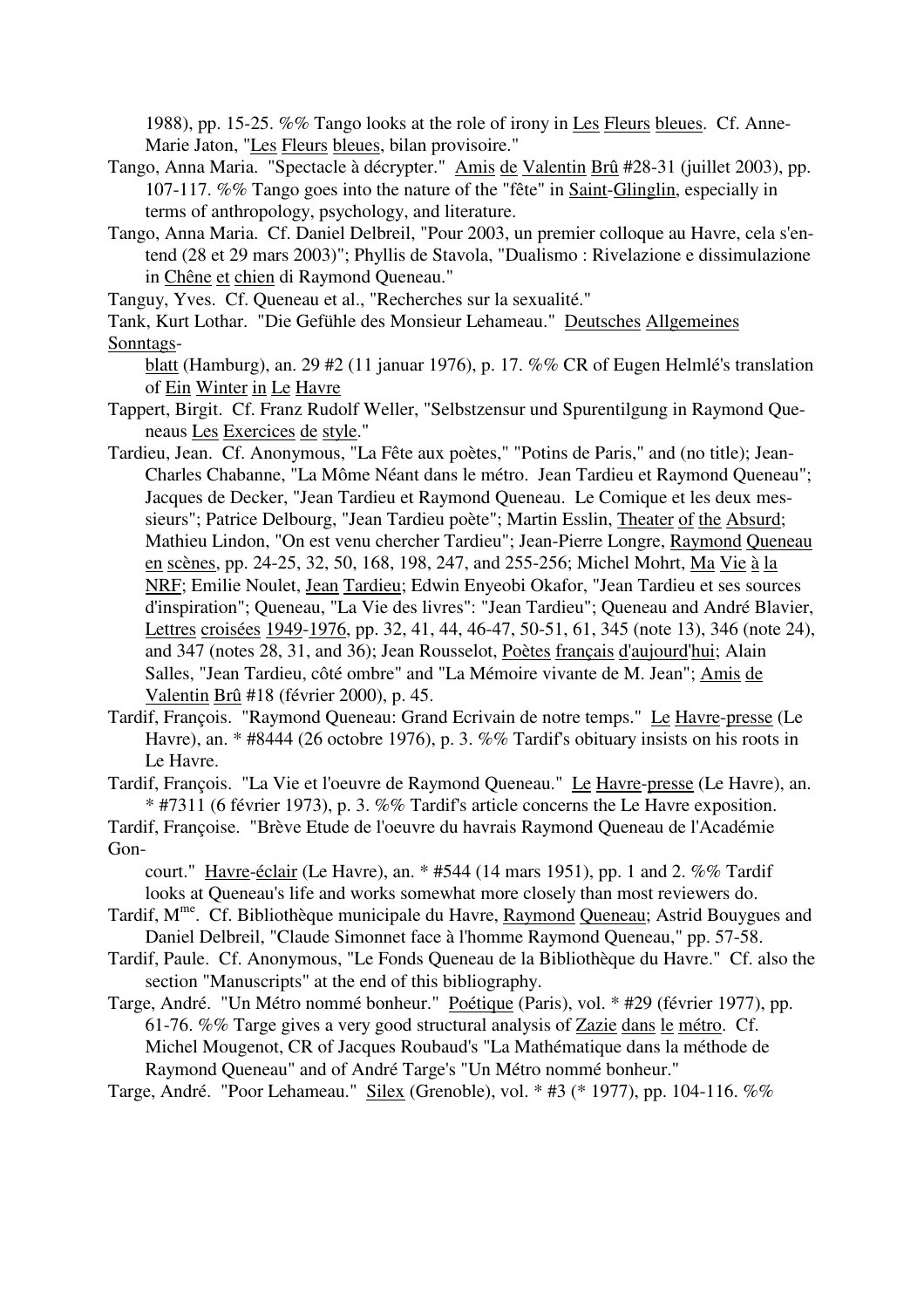This is a very good structural analysis of Un Rude Hiver based on an affiliation between Lehameau and Hamlet. Cf. Astrid Bouygues and Daniel Delbreil, "Claude Simonnet face à l'homme Raymond Queneau," p. 42.

- Tarica, Ralph. CR of Bettina Knapp's French Novelists Speak Out. French Review (Champaign, Illinois), vol. 50 #6 (may 1977), pp. 936-937. %% Tarica finds Knapp's book valuable but concentrates his attention on the younger writers whom she interviewed rather than on Queneau.
- Tarn, Nathaniel. "Archaeology, Elegy, Architecture: A Poet's Program for Lyric." Sub-Stance (Madison, Wisconsin), vol. 9 #3 (= #28) (\* 1980), pp. 3-24. %% Tarn merely quotes Queneau's poem "Bon dieu de bon dieu" from "Pour un art poétique" on p. 15.
- Tasmowski-De Ryck, Liliane. "Impératif et actes de langage." In Le Langage en contexte: Etudes philosophiques et linguistiques de pragmatique. Ed. Herman Parret et al. Amsterdam: John Benjamins, 1980, pp. 577-629. %% This is an extremely technical linguistics article which barely mentions (p. 579) Zazie dans le métro but claims to draw some exam-ples from it.
- Tassart, Maurice. "Roland Petit, Lola Florès." France observateur (Paris), an. 7 #335 (11 octobre 1956), p. 19. %% Tassart rather likes Queneau's part in Petit's revised "Revue des Ballets de Paris."
- Tassou, Bertrand. "Citadins à la campagne, ruraux à la ville dans Battre la campagne." Amis de Valentin Brû #40-42 (décembre 2005), pp. 75-87. %% Tassou describes the visits of country people to the city (as seen in Battre la campagne) and the visits of townspeople to the country... plus a few special cases. This is part of the "actes" of the "Solennel Emmer-dement de la ruralité" colloquium held at Saint-Epain (Indre-et-Loire, near Tours) on 13-15 septembre 2003.
- Tassou, Bertrand. "Compte rendu de l'Assemblée générale." Amis de Valentin Brû #34-35 (juillet 2004), pp. 175-176. %% Tassou resumes the meeting held on 19 mars 2003.
- Tassou, Bertrand. "Coquetèle chez Gallimard." Amis de Valentin Brû #34-35 (juillet 2004), p.

150. %% Tassou's description of this gathering, opening the Queneau centennial year, centers on the remarks of Roger Grenier.

- Tassou, Bertrand. "Dernier Inventaire des clichés sur la littérature." Amis de Valentin Brû #26-27 (octobre 2002), pp. 74-75. %% Tassou describes how the authors treat Queneau in two relatively new works, Jean d'Ormesson's Une Autre Histoire de la littérature française: Ecrivains et romanciers du XX<sup>e</sup> siècle and Frédéric Beigbeder's <u>Dernier</u> Inventaire avant liquidation. He doesn't exactly like either of them.
- Tassou, Bertrand. "Les Enfants de Raymond." Europe (Paris), an. 81 #888 (avril 2003), pp. 190-202. %% Tassou attempts to list the many authors who have followed Queneau's style or ideas or who claim to have been affected by him. He begins by referring to the 1980 symposium in Rouen (cf. Anne Clancier, "Rude Hiver à Rouen"; Claude Simonnet, ed., Queneau et après) and names some of the participants. He especially mentions Daniel Drode, Paul Fournel, Georges Perec, Jacques Bens, and Noël Arnaud and cites one or two at some length. Because of their obvious derivation from Queneau Tassou passes quickly over the Oulipo, although he does name Régine Detambel and Yak Rivais. He divides the others into two groups which he considers in more depth, the first of which centers on the "roman policier": Didier Daeninckx, Noël Simsolo, Jean-Bernard Pouy,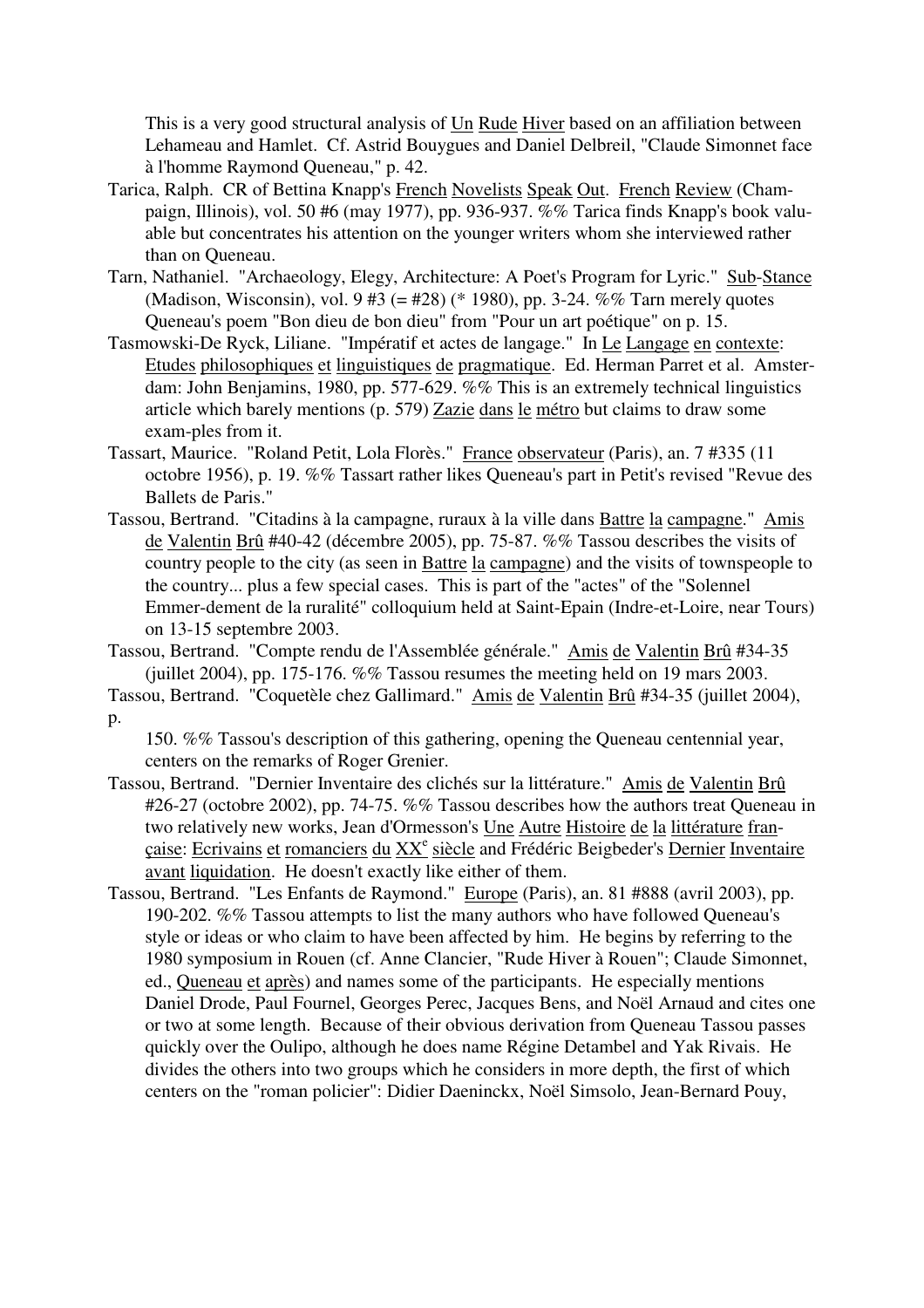and James Sallis. The other group he refers to as the "auteurs de Minuit": this group includes Jean Echenoz, Patrick Deville, Michel Nuridsany, Eric Chevillard, and Christian Oster.

- Tassou, Bertrand. "La Fête chinoise." Amis de Valentin Brû #34-35 (juillet 2004), pp. 149- 150. %% Tassou gives some details about the participation of the Chinese community of Le Havre in the celebration of the Queneau centennial by staging a Chinese parade. Cf. Amis de Valentin Brû #34-35 (juillet 2004), pp. 20 and 37.
- Tassou, Bertrand. "Jacques Bens." Amis de Valentin Brû #26-27 (octobre 2002), pp. 99-100. %% More than just a tribute to Bens upon his death, Tassou gives a rapid "tour d'horizon" of Bens' work in such a way that the reader can appreciate its breadth and depth and has a very good entry towards further research.
- Tassou, Bertrand. "Jacques Bens, De l'Oulipo et de la Chandelle verte." Amis de Valentin Brû

#36-37 (décembre 2004), pp. 65-66. %% Tassou notes how Queneau influenced Bens' poetry.

- Tassou, Bertrand. "Jacques Bens, Je me souviens de Raymond Queneau." Amis de Valentin Brû #38-39 (juin 2005), pp. 44-48. %% Tassou presents a text by Bens, part of it in two version, which describe the recollections Bens had of his relations with Queneau.
- Tassou, Bertrand. "Noël Arnaud, C'est tout ce que j'ai à dire pour l'instant." Amis de Valentin Brû #36-37 (décembre 2004), pp. 63-64. %% Tassou notes that these "Entretiens avec Anne Clancier" (the subtitle of the work) cover a great deal of ground but that Queneau only appears by name at the very end.
- Tassou, Bernard. "Queneau dans la Pléiade... Petite Revue de presse." Amis de Valentin Brû #28-31 (juillet 2003), pp. 357-358. %% Tassou consider the ways in which different newspaper articles presented the second volume of Queneau's complete works (the first of the two volumes containing his novels), and finds them generally rather superficial and trite.
- Tassou, Bertrand. "Raymond Queneau et Marcel Aymé." Amis de Valentin Brû #38-39 (juin 2005), pp. 23-34. %% Tassou notes the contacts and similarities between these two men under the headings of "Rencontres," "Deux romanciers," "Le langage," and "La malice et la sagesse."
- Tassou, Bertrand. "Raymond Queneau et Marcel Aymé, correspondances." Amis de Valentin Brû #26-27 (octobre 2002), pp. 75-76. %% Tassou presents Marcel Aymé, Lettres d'une vie, and Michel Lécureur, Album Marcel Aymé, discussing how the two works clarify the relations between the two men.
- Tassou, Bertrand. Cf. Astrid Bouygues and Bertrand Tassou, "Souvenirs à la pelle" and "Voyage au pays des sources."

Taton, René. Cf. Queneau, "Conjectures fausses en théorie des nombres."

Society and History (Cambridge, UK), vol. 37 #2 (april 1995), pp. 368-398. %% Taussig just mentions Queneau in a note (p. 391) in reference to Kojève's Introduction to the Reading of Hegel.

Tauxe, Henri-Charles. "Moments littéraires." Gazette de Lausanne (Lausanne), an. 171 #263 (9-10 novembre 1968), p. 27. %% Tauxe presents Le Vol d'Icare with a certain intelli-

Taussig, Michael. "The Sun Gives Without Receiving: An Old Story." Comparative Studies in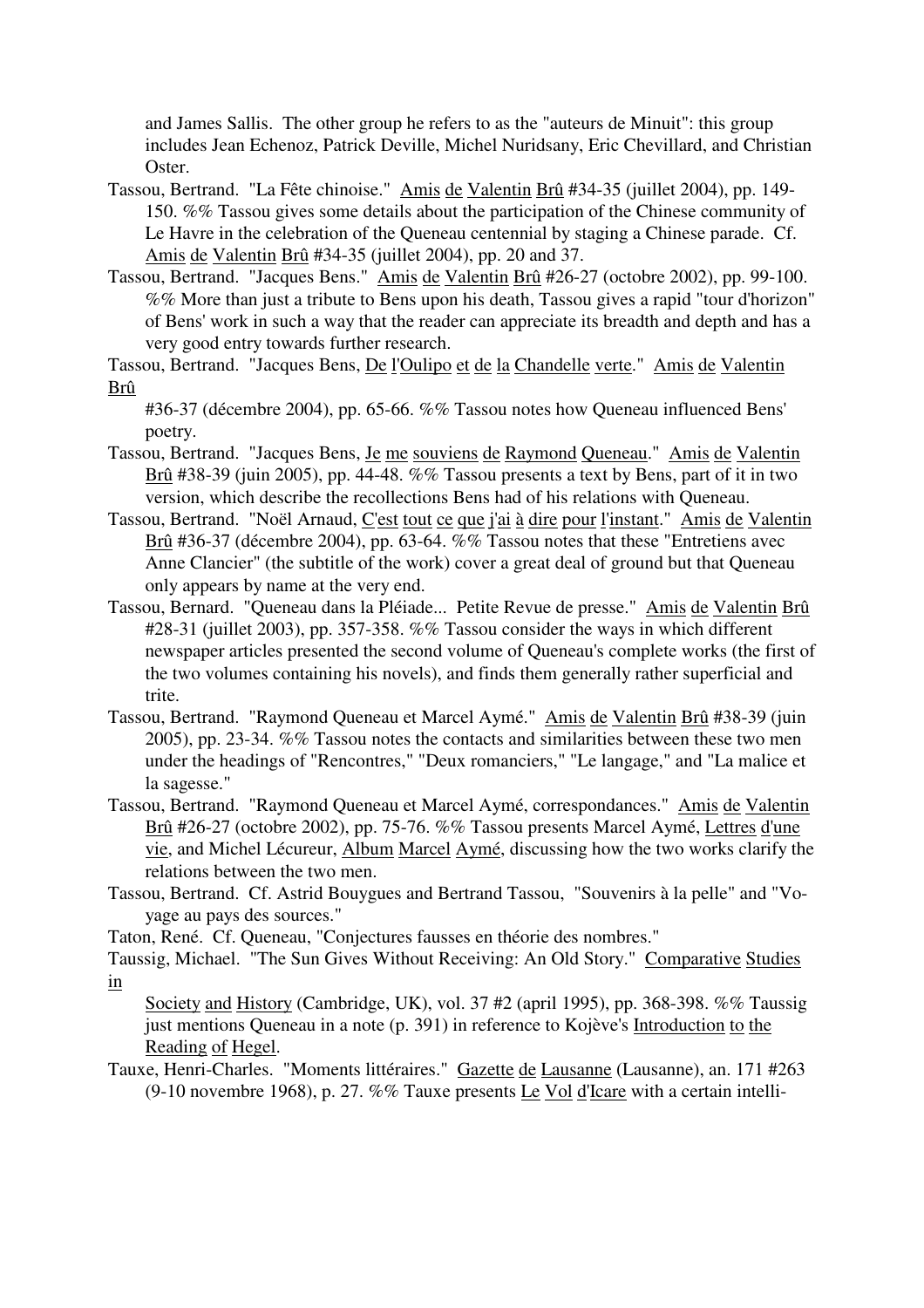gence.

- Tauxe, Henry-Charles. "Les Prix: Un Panier de crabes?" (Revue?)  $\underline{H}$  (Lausanne), an. #1 (avril 1971), p. 62. %% Tauxe believes that the system of literary prizes is primarily a means to sell books, not to reward literary innovation and/or quality. He mentions Queneau several times in describing certain problems.
- Tavernier, René. "Gerbe de romans." Le Progrès (Lyon), an. 93 #32378 (28 mars 1952), p. 6. %% Tavernier's review of Le Dimanche de la vie is rather weak; he spends a great part of his review merely pointing to Queneau's other works.
- Tavernier, René. "Simenon est-il notre plus grand romancier?" Le Progrès (Lyon), an. 97 #33635 (7 avril 1956), p. 10. %% At the beginning of an article devoted to Georges Simenon, Tavernier mentions the Pour une bibliothèque idéale and lists Simenon's contribu-tion.
- Taylor, John. "Breaking Dishes in Neverland (Raymond Queneau)." In his Paths to Contemorary French Literature. Volume 2. New Brunswick, New Jersey: Transaction Publishers, 2007, pp. 50-52. %% This is an expanded and revised version of his original review of Saint-Glinglin.
- Taylor, John. "Seeking Sense in Pastiche." San Francisco Chronicle (San Francisco), an. \* #\* (25 july 1993), "Review," p. 8. %% Taylor presents the James Sallis translation of Saint-Glinglin into English.
- Taylor, Robert. "Creating a Puzzle Out of Genius." The Boston Globe (Boston), vol. 232 #147 (22 november 1987), "Books," pp. 95-96. %% Taylor reviews Georges Perec's  $\underline{La}$ Vie mode d'emploi.
- Taylor, Simon Watson, ed. French Writing Today. New York: Evergreen Press, 1968. %% Following an interesting introduction (pp. 19-24), Taylor includes translations by Barbara Wright of "Dino," "Panique" ("Panic"), and "Une Trouille Verte" ("A Blue Funk") and translations by Stanley Chapman of sonnets #2 and #10 from the Cent Mille Milliards de poèmes as well as a sonnet made up of lines from various of the 10 basic sonnets in that collection ("Three Sonnets from A Hundred Thousand Billion Poems"). Cf. Queneau and André Blavier, Lettres croisées 1949-1976, p. 379 (note 335).
- Taylor, Simon Watson, and Edward Lucie-Smith, ed. French Poetry Today. New York: Schocken Books, 1971. %% This includes (pp. 290-297) Battre la campagne: "Le Porc" and Fendre les flots: "Buccin," "Le Livre de bord," and "Une Traversée en 1922." The English names the editors give are respectively "The Pig," "Whelk," "The Log," and "Crossing the Channel in 1922."

Taylor, Simon Watson. Cf. Queneau, "A Few Summary Remarks Relative to the Aerodynamic

Properties of Addition."

Taylor, Viviane Josephine. "The Understanding of Partial or Integral Syntactical Neologisms in

Certain Novels by Queneau and San-Antonio." Master's at the University of South Africa ( ), 1987. Director P. Haffter. Masters Abstracts International, vol. 28 #2 (summer 1990), p. 205. %% Taylor discusses the treatment of language in Queneau and San-Antonio.

Tazieff, Haroun. Cf. Queneau, "Intervention chez les écrivains scientifiques."

Tcherepine, Peter A. Raymond Queneau, ou la déformation créatrice. Honors thesis. Cam-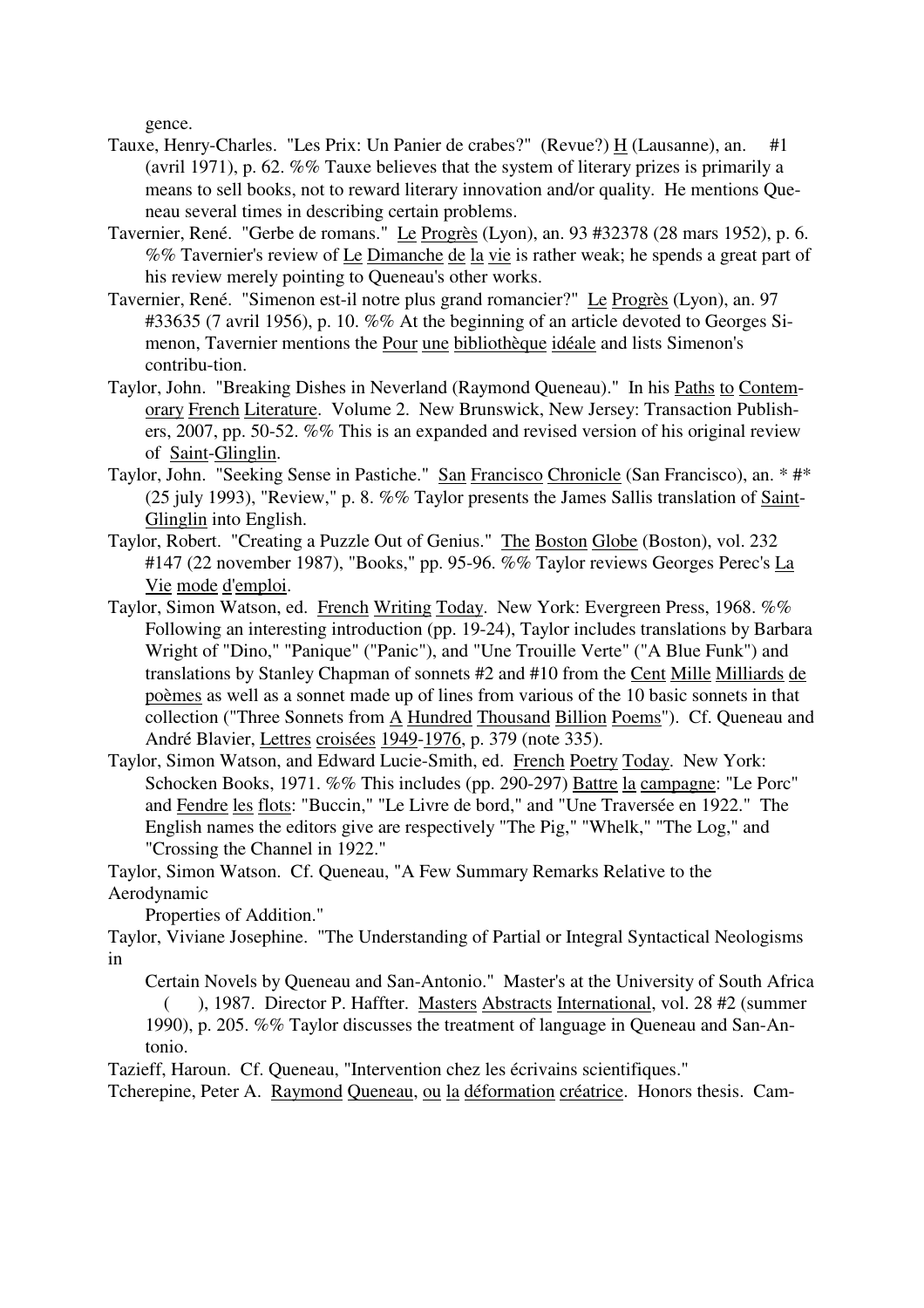bridge, Massachusetts: Harvard University, 1960. %% Tcherepine's title pretty much says it all.

- Tedeschi, John and Anne. Cf. Carlo Ginzburg, "Microhistory: Two or Three Things That I Know About It."
- Teevan, David. "Reader's Choice." Irish Times (Dublin), an.\* #44,962 (16 october 1997), p. 16. %% CR of Barbara Wright's We Always Treat Women Too Well
- Teixeira Varela, Maria da Conceiçao. "Troubles du langage romanesque ou le roman-poème Zazie dans le métro de Raymond Queneau." Ariane (Lisboa), vol. \* #13 (\* 1995), pp. 189-191. %% This is a "résumé de thèse (Mestrado en Littérature française)" done at the Universidade do Minho. Teixeira Varela describes her master's thesis in such a manner as to give the impression that the thesis concerns the nature of written language, and especially in works of fiction, but without any serious relationship to the work of Queneau.
- Tejada, Roberto. CR of Oulipo Laboratory. Sulfur (Pasadena, California), vol. \* #40 (spring 1997), pp. 171-172. %% Tejada concentrates on evaluating individual pieces chosen from this anthology.
- Temmer, Mark. "The Poetry of Geo Norge." Yale French Studies (New Haven, Connecticut), vol. \* #21 (\* 1958), pp. 49-58. %% Temmer just mentions Queneau on p. 58.
- Temperani, Alessandra. Cf. Antonella Conti, "Inganni e incanti dell'autobiografia: Tre Romanzi

di Raymond Queneau."

- Temple, F.-J. "Miller chez nous." La Tour de feu (Jarnac, Charente), vol. \* #47 (automne 1955), pp. 52-55. %% Temple seems to have been involved in a fruitless exchange with Queneau in regard to Miller (p. 54, note 1).
- Temple, Ruth Z. CR of Vivian Mercier's The New Novel from Queneau to Pinget. French Review (Baltimore), vol. 45 #3 (february 1972), pp. 724-725. %% Temple opens with a comparison of Mercier's book to a similar work by John Sturrock and then gives a judicious analysis of the Mercier work's strengths and weaknesses.
- Tennant, Jeff. Cf. Jean-Paul Brunet and Jeff Tennant, "'Vingt-deux v'là les flics!': L'Apellation du policier dans le français non conventionnel."
- Ténot, Frank. Cf. Thieri Foulc, Les Très Riches Heures du Collège de 'pataphysique.
- Teppe, Jean. "Quel est le plus grand écrivain français vivant?" Gavroche (Paris), vol. \* #124 (9 janvier 1947), pp. 1 and 5. %% Queneau's response to this question is "Etant donné mes fonctions dans la maison Gallimard, je ne puis me prononcer, vous le comprendrez aisément."
- Terray, Marie-Louise. "Anvers: Le Travail du repentir." In Blaise Cendrars, 3: "Bourlinguer" à Méréville. Actes du Colloque de Méréville (Essone), 10-12 juin 1989. Ed. Claude Leroy. Paris: Lettres Modernes (Minard), 1991, pp. 149-172. %% Terray weaves a web of doubtful or minimal references between Cendrars in Anvers and various other literary notables, such as Maurice Schwob; on this last, cf. S. de Sacy, "Monelle, Zazie, Lolita..." When it is a question of Queneau she refers primarily to Un Rude Hiver.

Terrioux, Michel. "Mes Rencontres imaginaires avec Raymond Queneau." Temps mêlés #150

+ 33/36 (juillet 1987), pp. 180-182. %% Three imaginary? meetings with Queneau: a memory of his grandfather (Armand Salacrou) and Queneau awaiting soccer results, the gift of a copy of Les Fleurs bleues, and dinner with Raymond and Janine Queneau.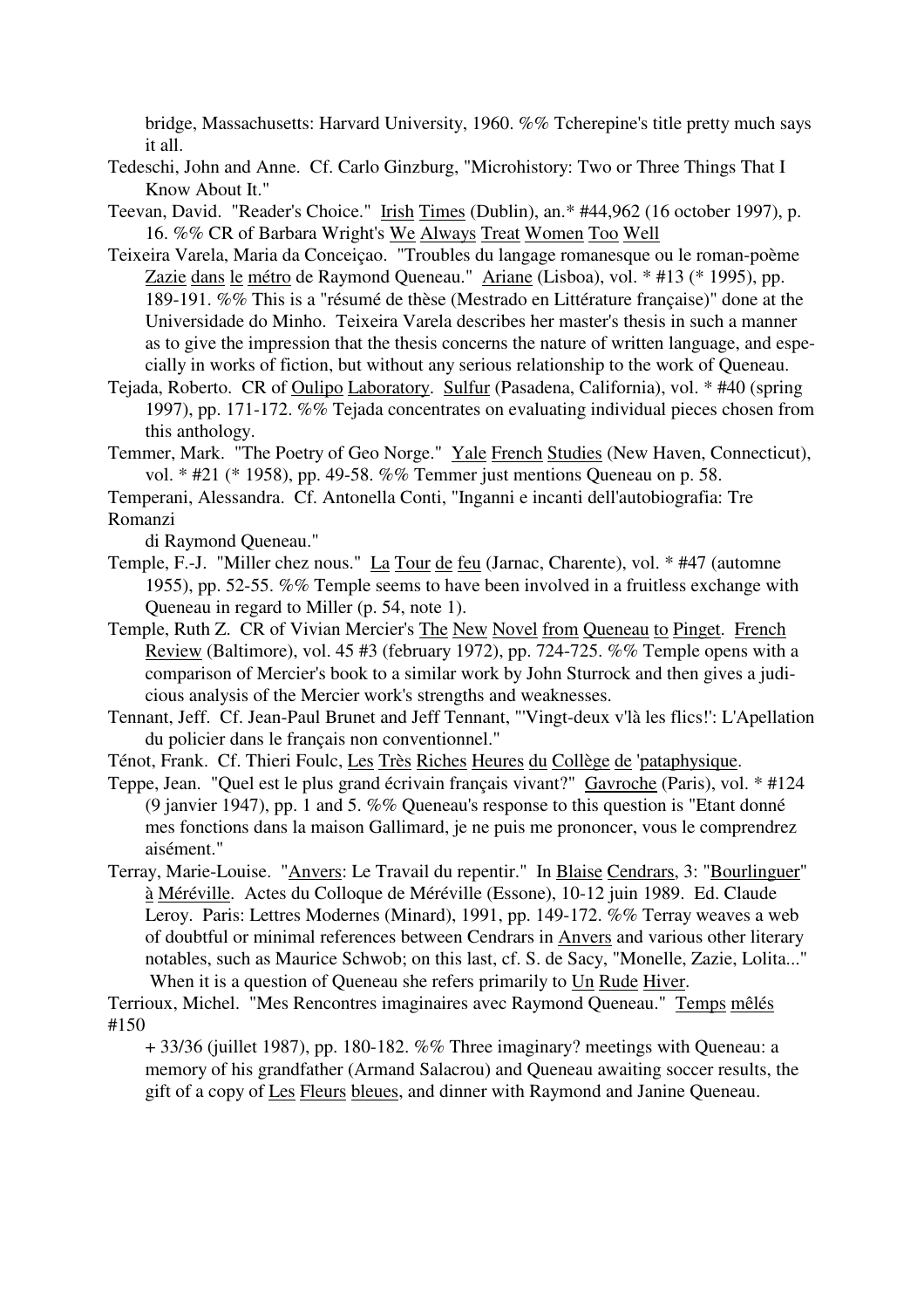Terry, Philip. Cf. David Bellos, "Introduction. The Book of Bachelors by Philip Terry."

Terzieff, Laurent. Cf. Hélène Martin, Pierre Rousseau, and Laurent Terzieff, "Anthologie 1."

Tesnière, Valérie. Cf. Raymond-Josue Seckel and Valérie Tesnière, "De Panckoucke à Queneau."

Tessier, Carmen. "Au bout du fil." France-soir (Paris), an. \* #\* (30-31 octobre 1960), p. 2. %% Tessier interviews Queneau briefly on film and generalities.

Tessier, Carmen. "Les Confidences de la commère." Journal du dimanche (Paris), an. 14 #644

(15 mars 1959), p. 2. %% Tessier interviews Coco Chanel, who does not like Zazie dans le métro and explains why...

Tessier, Carmen. "Les Confidences de la commère." Journal du dimanche (Paris), an. 14 #646

(29 mars 1959), p. 2. %% Tessier merely mentions Zazie in reference to something else. Tessier, Carmen. "Les Confidences de la commère." France-soir (Paris), an. \* #4751 (3 no-

vembre 1959), p. 2. %% Tessier writes of Queneau's receiving the Prix de l'humour noir late. Cf. Queneau and André Blavier, Lettres croisées 1949-1976, p. 360, note 160.

Tessier, Carmen. "Les Confidences de la commère." Journal du dimanche (Paris), an. 14 #678

(8 novembre 1959), p. 2. %% This is a general but interesting interview, one of a series entitled "Avec qui êtes-vous brouillé et pourquoi?"

- Tessier, Carmen. "Lise Duharme veut organizer un sweepstake..." Journal du dimanche soir (Paris), an. 6 #311 (19 octobre 1952), p. 2. %% Queneau says that he is behind schedule, having read only 80 novels in preparation for choosing the year's Prix Goncourt.
- Tessier, Carmen. "Louis Malle a donné la parole à Zazie... et réclame la participation du Tout-Paris pour une gigantesque partie de tarte à la crème." Journal du dimanche soir (Paris), an. 15 #698 (27 mars 1960), p. 2. %% Tessier primarily describes how the costumer managed to dress the cast, citing the man who did it.
- Tessier, Carmen. "Les Potins de la commère." France-soir (Paris), an. 8 #1558 (3 août 1949), p. 2. %% Elsa Maxwell, Lady Meadi, and 'le beige rosé' of the Parthenon. The same story is in Anonymous, "Couleur" and "Savez-vous que:"
- Tessier, Carmen. "Les Potins de la commère." France-soir (Paris), an. 8 #1562 (7-8 août 1949), p. 6. %% "L'homosexualité est une forme de l'infantilisme, a déclaré Raymond Queneau après la projection (privée) d'un film sadico-homosexuel à Biarritz." Cf. Queneau, "Recherches sur la sexualité."
- Tessier, Carmen. "Les Potins de la commère." France-soir (Paris), an. 8 #1682 (27 décembre 1949), p. 2. %% Truly uninteresting.
- Tessier, Carmen. "Les Potins de la commère." France-soir (Paris), an. 9 #1817 (3 juin 1950), p. 1. %% Tessier claims that Queneau and Vian are going to found an association of fathers of families to defend the morality of young people --- and that they will bring suit against publishers of the Bible.
- Tessier, Carmen. "Les Potins de la commère." France-soir (Paris), an. 9 #1851 (13 juillet 1950), p. 4. %% Queneau tells the story of the "âne" who asks to see the Pope, only to reveal that he really only wants to marry the Pope's "mule."
- Tessier, Carmen. "Les Potins de la commère." France-soir (Paris), an. 10 #2091 (19 avril 1951), p. 1. %% Tessier describes how Queneau wrote "Nicolas chien d'expérience"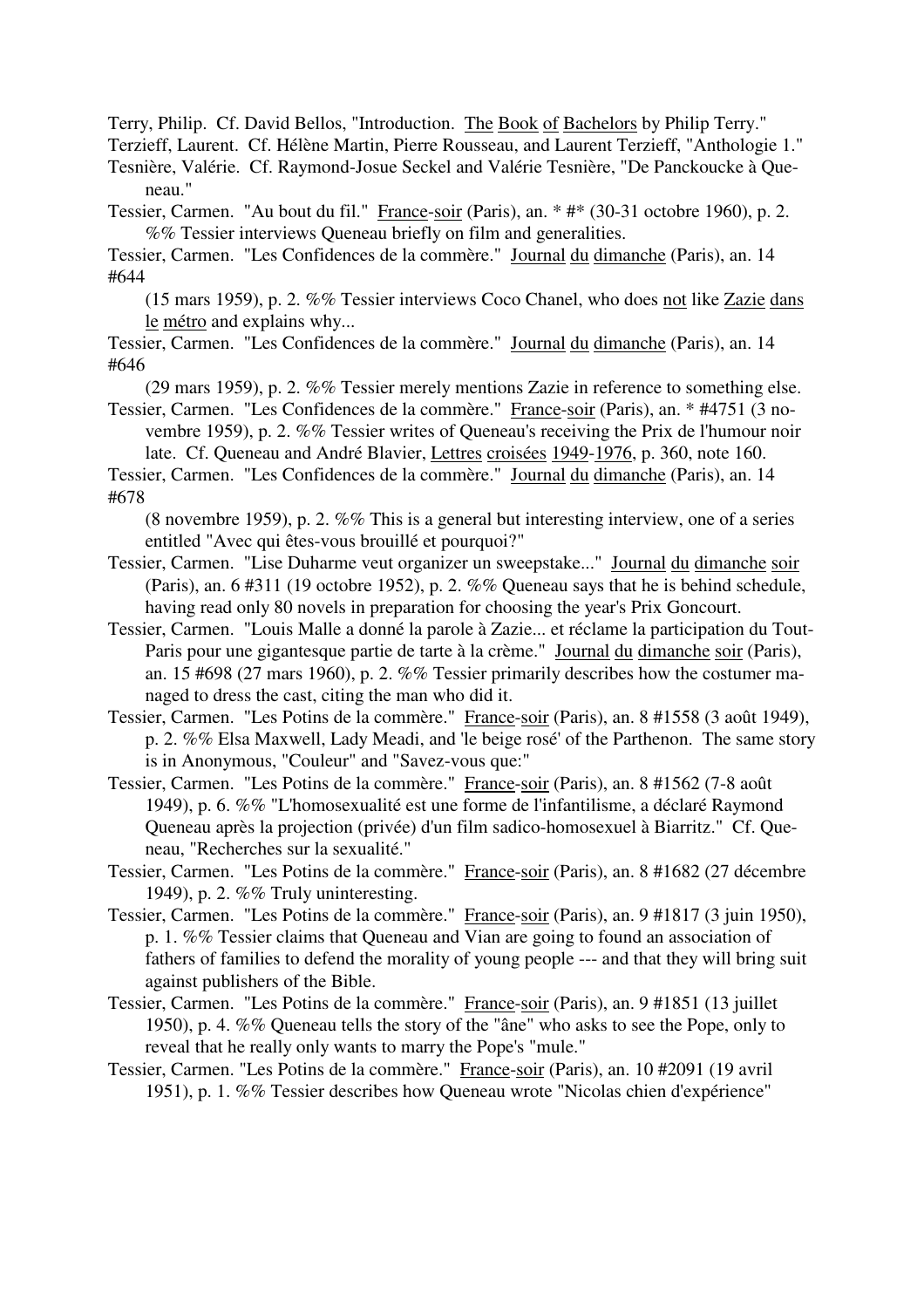$(q.v.).$ 

Tessier, Carmen. "Les Potins de la commère." France-soir (Paris), an. 10 #2138 (14 juin 1951), p. 4. %% Tessier describes the new "Queneau" drink made of pastis, gin, vermouth, and a chocolate liqueur. Cf. Soro, "Carco a failli recevoir un mauvais coup (de rouge) pour les 434 ans du Havre."

Tessier, Carmen. "Les Potins de la commère." France-soir (Paris), an. 10 #2265 (10 novembre

1951), p. 6. %% "Raymond Queneau, qui n'a encore aucune idée sur le lauréat du Prix Goncourt (dit-il) a lu, avenue de Saint-Ouen, cette enseigne de bistrot: 'Aux enfants du Nord' et, en-dessous, 'Chez Marius'."

- Tessier, Carmen. "Les Potins de la commère." France-soir (Paris), an. 11 #2336 (2 février 1952), p. 1. %% Tessier claims that Queneau had sold a deluxe version of "Le Cheval troyen" to an important member of the American embassy but had lost it and so was recopying it by hand.
- Tessier, Carmen. "Les Potins de la commère." France-soir (Paris), an. 11 #2421 (13 mai 1952), p. 4. %% Tessier repeats a "bon mot" of Queneau: "Les starleuses sont des allumettes." Same story in Anonymous, "Potins du jour" and "Les Potins du jour"; Yvan Audouard, "Le Paris stupide"; Max Favalelli, "Tout en rêvant à son prochain film, Pagnol prend les escargots géants à la course..."
- Tessier, Carmen. "Les Potins de la commère." France-soir (Paris), an. \* #\* (21 juillet 1953), p. 1. %% "L'histoire que raconte, d'une voix diabolique, Raymond Queneau: 'Un masoschiste supplie un sadique, "Fais-moi souffrir!" Et le sadique répond, "Non!"'"
- Tessier, Carmen. "Les Potins de la commère." France-soir (Paris), an. 33 #2959 (2 février 1954), p. 12. %% Tessier says that Queneau argued with Maurice Druon, another Goncourt member, over who would rent the last set of binoculars at a strip-tease show.
- Tessier, Carmen. "Les Potins de la commère." France-soir (Paris), an. 33 #2978 (24 février 1954), p. 2. %% Mme René Coty, the wife of the President of France, meets Queneau at a play and recalls frequently visiting his parents' shop in Le Havre. Cf. Anonymous, "Maison de confiance."
- Tessier, Carmen. "Les Potins de la commère." France-soir (Paris), an. 13 #2986 (5 mars 1954), p. 7. %% Tessier repeats a "bon mot" of Queneau: "J'ai pris énormément de plaisir avec votre petite femme."
- Tessier, Carmen. "Les Potins de la commère." France-soir (Paris), an. \* #3223 (8 décembre 1954), p. 2. %% Queneau responds to a question: "Our Goncourt choices might not always be the best, but when we choose them they become the best."
- Tessier, Carmen. "Les Potins de la commère." France-soir (Paris), an. \* #3227 (12-13 décembre 1954), p. 2. %% Queneau puns on a figure in current events: "Gaston domine ici." Read this aloud and cf. André Blavier, "Anecdotes." Cf. also Journaux (1914-1965), p. 875.
- Tessier, Carmen. "Les Potins de la commère." France-soir (Paris), an. \* #3274 (5 février 1955), p. 4. %% When Queneau wonders why Montherlant had not sent him an invitation to his new play, "Port-Royal," Montherlant replies "I didn't want to bore you."
- Tessier, Carmen. "Les Potins de la commère." France-soir (Paris), an. \* #3346 (30 avril 1955), p. 2. %% Queneau had overhead a "mercière" selling tourists maps to Germans: "Est-ce que ça vous intéresserait l'Alsace-Lorrain?" This is the same story as in Frédé-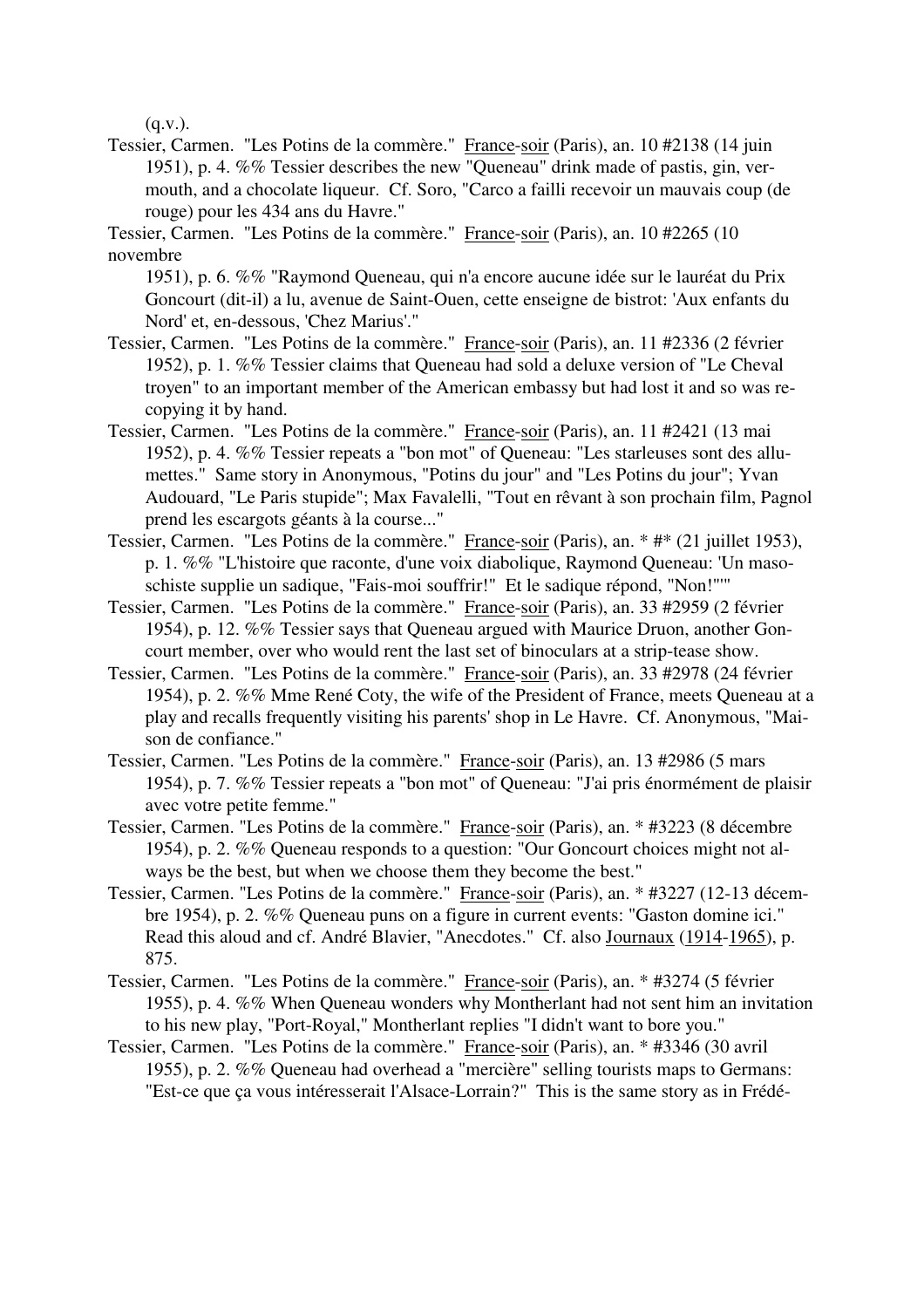rique, "Elles et eux," for this same date.

- Tessier, Carmen. "Les Potins de la commère." France-soir (Paris), an. \* #299 (25 octobre 1956), p. 2. %% Queneau makes a pun on the name of Prévert.
- Tessier, Carmen. "Les Potins de la commère." France-soir (Paris), an. \* #3911 (20 février 1957), p. 1. %% Tessier tells the story of how Daninos was taking care of the WC while the attendant got his coat --- and how Queneau was surprised to find him there. Cf. Monique Lefevre, Un Rire par jour; Queneau and André Blavier, Lettres croisées 1949- 1976, pp. 128 and 356 (note 135).
- Tessier, Carmen. "Les Potins de la commère." France-soir (Paris), an. \* #4156 (5 décembre 1957), p. 2. %% "Raymond Queneau: Après l'attribution du Goncourt à Roger Vailland, nul ne sera censé ignorer La Loi."
- Tessier, Carmen. "Les Potins de la commère." France-soir (Paris), an. \* #4495 (7 janvier 1959), p. 2. %% Tessier simply states that Queneau has withdrawn from all juries except the Goncourt and the "Prix du Tabou."
- Tessier, Carmen. "Les Potins de la commère." France-soir (Paris), an. \* #4546 (7 mars 1959), p. 1.%% Tessier says that René Clément is expected to direct the film version of Zazie dans le métro and that he read a passage from the novel in a live broadcast --- and, given the nature of the passage, he had been banned from further live productions...
- Tessier, Carmen. "Les Potins de la commère." France-soir (Paris), an. \* #4744 (25-26 octobre 1959), p. 2. %% Tessier simply states that Prince Napoléon Murat had purchased the film rights to Zazie dans le métro.
- Tessier, Carmen. "Les Potins de la commère." France-soir (Paris), an. \* #37 (6 février 1960), p. 4. %% Tessier cites Bernard-G. Landry, Aide-mémoire pour Cécile: "Raymond Queneau est drôle quand il écrit, quand il tousse, et quand il rit. Quand il parle il est beaucoup moins marrant parce que c'est une éminence grise de la littérature et qu'une éminence, même grise, il lui reste toujours quelque chose de violet dans la voix."
- Tessier, Carmen. "Les Potins de la commère." France-soir (Paris), an. \* #5060 (28 octobre 1960), p. 2. %% Charlie Chaplin states that he cried during the last third of the film version of Zazie dans le métro and rather enigmatically concludes that you don't see films like that very often.
- Tessier, Carmen. "Les Potins de la commère." France-soir (Paris), an. \* #5061 (29 octobre 1960), p. 1. %% This is just a picture of Catherine Demongeot and her parents at the premiere of Zazie dans le métro.
- Tessier, Carmen. "Le Prince et la princesse Alexandre de Yougoslavie n'ont pas trouvé de places pour voir "Zazie dans le métro." France-soir (Paris), an. \* #5061 (29 octobre 1960), p. 2. %% Tessier gives glimpses of the crowd attending the opening night of the Zazie film. Cf. M. M., "Paris prend sa première leçon de 'coco'"; Claude Sire, "'Chouette soirée' pour Zazie."
- Tessier, Carmen. "Les Potins de la commère." France-soir (Paris), an. \* #5219 (3 mai 1961), p. 10. %% Queneau had refused the role of bishop in Jean-Pierre Mocky's film "Les Snobs"; another Goncourt member, Philippe Hériat, now picked it up. Cf. Michel Mardore, "Les Films de la semaine"; France Roche, "Raymond Queneau débute à l'écran dans un rôle d'évêque." There is some sort of manuscript available at the CDRQ under "Snobs (Les) (film)."

Tessier, Carmen. "Sur le boulevard à ragots." France-soir (Paris), an. \* #5725 (15 décembre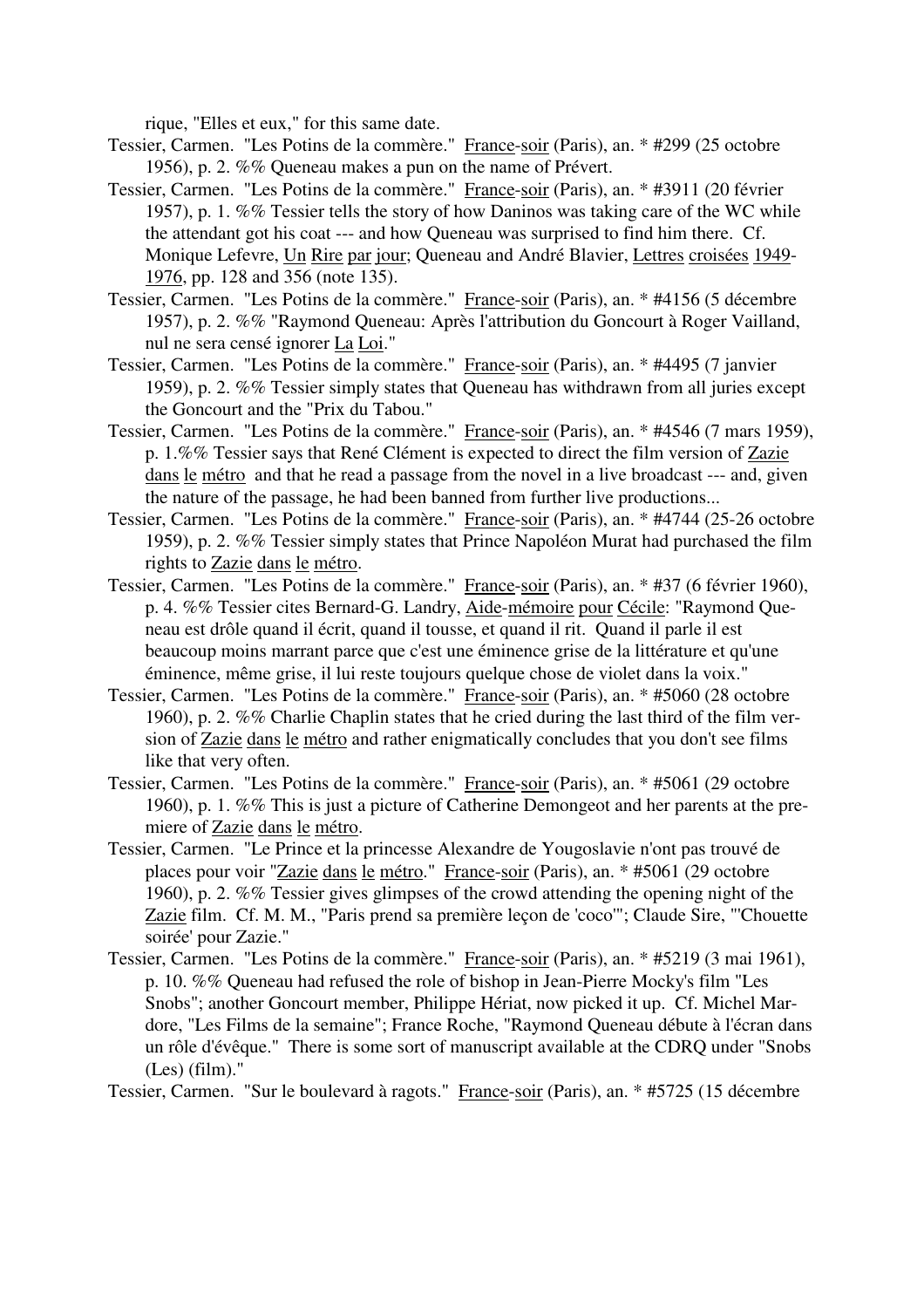1962), p. 2. %% Queneau has inscribed his Entretiens avec Georges Charbonnier to her with "Tu causes..."

- Tessier, Carmen. "Sur le boulevard à ragots." France-soir (Paris), an. \* #5750 (13-14 janvier 1963), p. 2. %% The lively daughter of Foreign Affairs minister Couve de Murville has been teaching Queneau to dance the bossa nova.
- Tessier, Carmen. Bibliothèque rosse. Collection "L'Air du temps." Paris: Gallimard, 1953. %% Tessier repeats Queneau's joke about "starleuses" being "allumettes" on p. 254.
- Tessier, Carmen. Cf. Queneau, Cher Monsieur-Jean-Marie-mon fils: Lettres 1938-1971; Queneau and André Blavier, Lettres croisées 1949-1976, pp. 146 and 360 (note 160).
- Tesson, Philippe. "Des Mots, des mots." Le Canard enchaîné (Paris), an. 65 #3126 (24 septembre 1980), p. 7. %% Tesson likes a new theater production of Exercices de style very much.
- Tesson, Stéphanie. Cf. Gilles Boulan, Gildas Bourdet, Claude Confortès, Joseph Danan, David
- Lemahieu, Christian Palustran, Yoland Simon, and Stéphanie Tesson. Queneau que si! Testa, Carlo. Italian Cinema and Modern European Literatures, 1945-2000. Westport, Con-
- necticut: Praeger, 2002. %% Testa describes Francesco Laudadio's 1996 film "Exercizi di stile," explains the notion behind Queneau's work of the same title, and shows how Lauda-dio's work was not quite the same thing even though Queneau had inspired him (pp. 171-172).
- Tétard, G. CR of Pour une bibliothèque idéale. L'Education nationale (Paris), an. 12 #13 (12 avril 1956), p. 20. %% This brief review is somewhat patronizing.
- Tétreault, Joëlle. "Sur les pavés, le poème: Courir les rues de Raymond Queneau." Directeur?

Mémoire de maîtrise. Montréal: Université de Montréal, 1999. %%

- Thabault, R. CR of Pierrot mon ami. Les Livres (Paris), vol. \* #8 (novembre 1966), p. 14. %% Thabault gives bibliographic details more than anything else: introduction by Jacques Bens, a separate "picaresque" section at the end, illustrations by Verlinde, quality of the binding and cover, etc.
- Thaler, Michel. Cf. Ben MacIntyre, "The Sweet Joys of Writing While Wearing a Literary Ball
	- and Chain."
- Thaller, Renate. "Eine linguistische Analyse von Raymond Queneaus Chêne et chien." Mémoire de maîtrise. Director Wolfgang Pollack. Wien: Institut für Romanistik der Universität, 1975.
- Thébaud, Marion. "Les Exercices de Jacques Seiler." Le Figaro (Paris), an. \* #11251 (6 novembre 1980), p. 21. %% Thébaud gives a most positive review of the renovated Jacques Seiler stage presentation of Les Exercices de style.
- Themerson, Franciszka. Cf. Queneau, Five Stories and "The Trojan Horse" & "At the Edge of the Forest"; Richard Vine, "Mom and Pop Modernism."
- Themerson, Stefan. Cf. Queneau and André Blavier, Lettres croisées 1949-1976, pp. 135, 277, 357 (note 145), and 379 (note 342).
- Théodule, Jean-Paul. Cf. François Naudin, "Découvertes archéologiques sur le site de l'Uni-Park"; Queneau, Le Chiendent and Pierrot mon ami.
- Théraulaz, Christian. "Le Narrateur et son personnage dans Le Vol d'Icare de Raymond Que-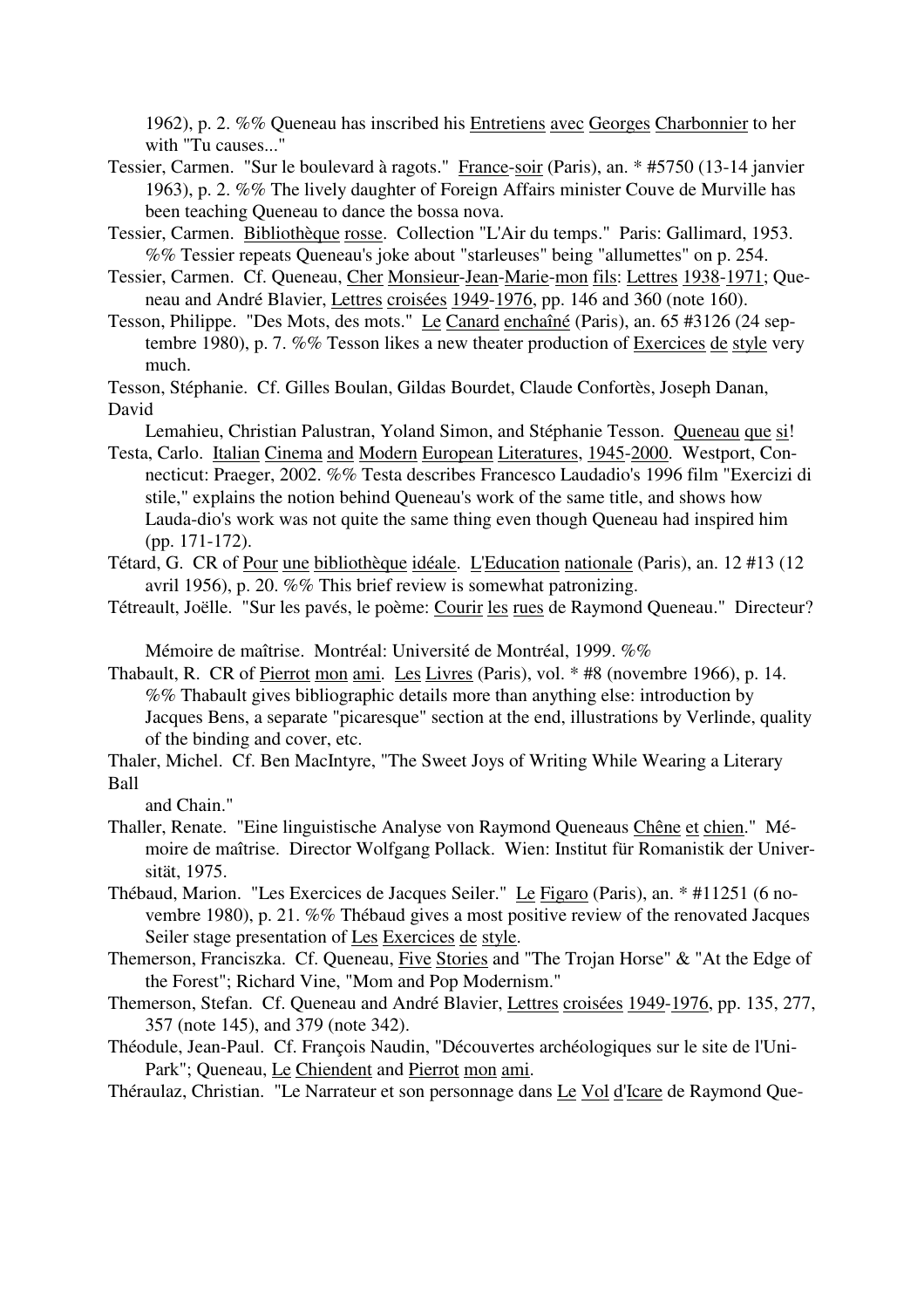neau." Mémoire de licence. Directeur Jean Roudaut. Fribourg, 1988. %% The title nicely sums up the theme and scope of Théraulaz' work.

- Thérive, André. "Revue littéraire." Revue des deux mondes (Paris), vol. 5 #17 (1<sup>ier</sup> septembre 1965), pp. 133-139. %% Thérive's commentary on Les Fleurs bleues is not quite positive but does show more thought than these short reviews usually do.
- Thérive, André. Cf. Jérôme Meizoz, "Raymond Queneau le désenchanteur: Exercices d'ironie sur Céline et les idéaux prolétariens."
- Thévau, Paul, and J. Lecomte, ed. Pratique de l'explication littéraire par l'exemple. Paris: Editions classiques Roudil, 1968. %% This has a textbook citation of Queneau, L'Instant fatal: "Ballade en proverbes du vieux temps" on p. 90.
- Thévenin, Paule, ed. Bureau de recherches surréalistes. Vol. I of Archives du surréalisme. Paris: Gallimard, 1988. %% Queneau is listed as present at the meeting of 23 janvier 1925 (p. 81), in the notes of the meeting (pp. 110-115, especially pp. 114-115), and as a signa-tory of the letter on the nature of surrealism resulting from the meeting of 27 janvier, even though he was not at the meeting (pp. 116-120). Cf. also pp. 121-128 and the relevant notes. The subtitle of this work is "Cahier de la permanence. Octobre 1924 - - avril 1925." The other volumes in the series are Marguerite Bonnet, ed., Adhérer au parti com- muniste? Septembre-décembre 1926 and Vers l'action politique; Emmanuel Garrigues, ed., Les Jeux surréalistes: mars 1921 -- septembre 1962; and José Pierre, ed., Recherches sur la sexualité.
- Thévenin, Paule. Cf. Antonin Artaud, "Lettres à Janine"; Michel Lécureur, Raymond Queneau,

pp. 67 and 328; Jean Paulhan and Francis Ponge, Correspondance 1923-1968, letter 697, note 4.

- Thévoz, Michel. "Dubuffet le casseur de noix." Critique (Paris), vol. 44 #488-489 (janvierfévrier 1988), pp. 77-94. %% Thévoz's article considers Dubuffet's stance before language and his practice of subverting it. He refers to Queneau's "Quelques Citations choisies dans le corpus des écrits de Jean Dubuffet" (p. 81) and to his "Ecrit en 1937" (p. 85).
- Thévoz, Michel. "Dubuffet: The Nutcracker." Trans. Laura Harwood Wittman. Yale French Studies (New Haven, Connecticut), vol. \* #84 (\* 1994), pp. 198-221. %% This is the same as his "Dubuffet le casseur de noix."
- Thévoz, Michel. Le Langage de la rupture. Pref. Jean Dubuffet. Paris: Presses universitaires de France, 1978. %% Thévoz describes Queneau's ideas on the changing French language without going into them much at all (pp. 118-122, 132, and 144-145).
- Thibaud, Paul. "Réhabilitation de la politique." Esprit (Paris), vol. 10 #8-9 (= #117-118) (août-septembre 1986), pp. 9-24. %% Thibaud has just a reference (p. 19) to Queneau's Journal 1939-1940 as a document on that period.
- Thibaudeau, Jean. "Queneau parle." Tel Quel (Paris), vol. \* #13 (printemps 1963), pp. 63-64. %% Thibaudeau offers a rather brief and superficial review of Entretiens avec Georges Charbonnier.
- Thibault, Henri. CR of Loin de Rueil. Paru (Paris / Monaco), vol. \* #8 (mai-juin 1945), pp. 28-29. %% Thibault summarizes the plot and gives some idea of what Queneau is trying to accomplish.
- Thiébaut, Marcel. CR of Bâtons, chiffres et lettres. Revue de Paris (Paris), an. 58 #\* (février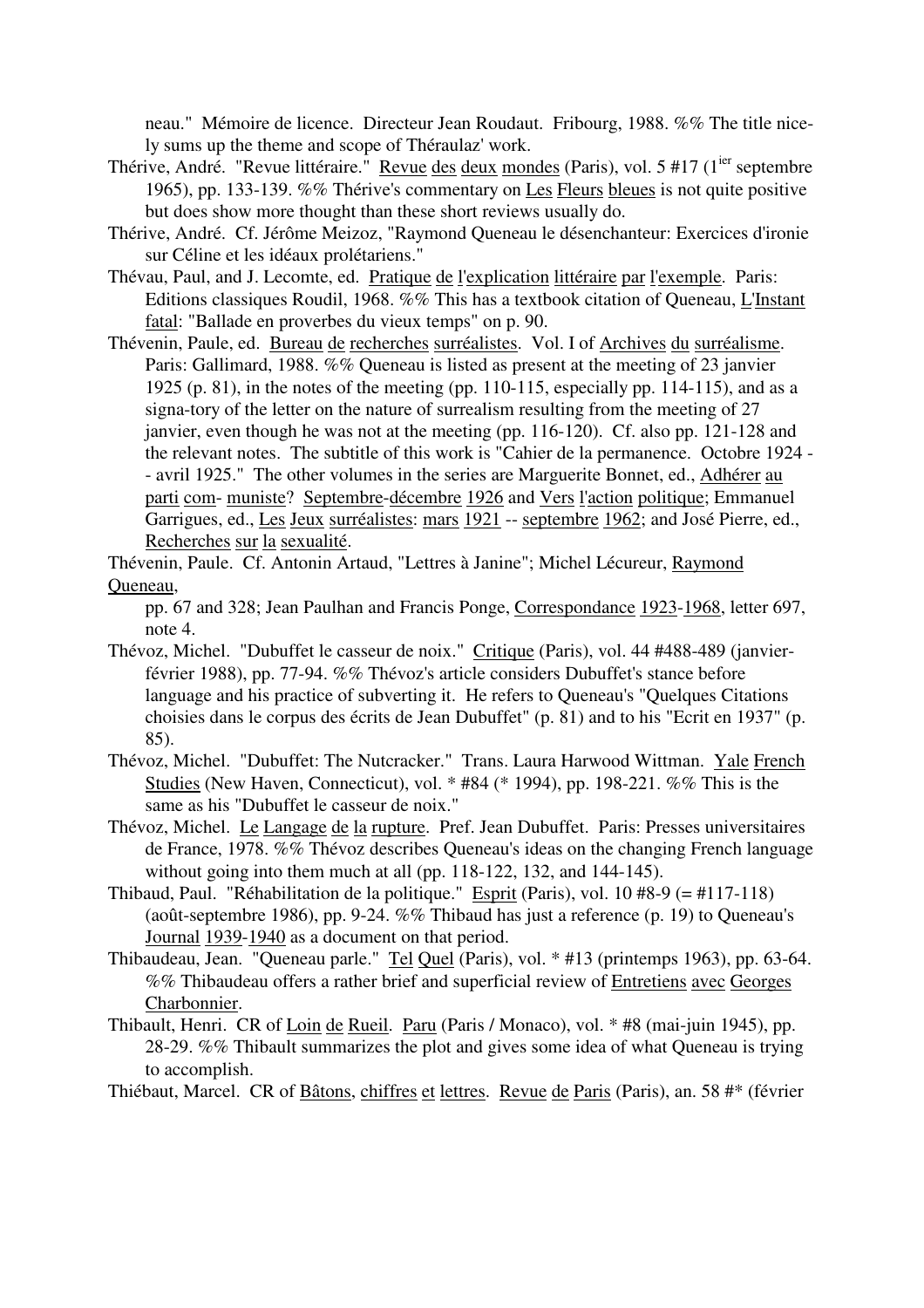1951), pp. 156-167. %% Thiébaut summarizes and praises the contents of the 1950 edition of Bâtons, chiffres et lettres, with particular attention to the essays on needed changes in the French language.

- Thiébaut, Marcel. "Du côté de la comédie." Revue de Paris (Paris), an. 59 #\* (avril 1952), pp. 145-149. %% Thiébaut's review of Dimanche de la vie concentrates on its humor and theatrical possibilities.
- Thiébaut, Marcel. "Zazie dans le métro." Revue de Paris (Paris), vol. 66 #4 (avril 1959), pp. 150-152. %% Thiébaut gives a fairly standard and superficial review of the book.
- Thiery, Aurélia. "Crimes et délits dans les romans de Raymond Queneau." Mémoire de maîtrise en lettres modernes. Directeur Daniel Delbreil. Paris: Université de Paris III (Sorbonne nouvelle), 2002. %% Thiery shows how crime and disorder are common in Queneau's novels ("un monde sans foi ni loi") and proceeds to a demonstration of "l'équivoque du double et le jeu du masque" ("ennemis intimes ou escrocs complices"; "au royaume des artifices les criminels sont rois"; "entre exagération et dédramatisation, l'horreur balance"). He concludes with a series of reflections: "fantasme du crime et crimes par procuration," "humour noir et second degré," "une morale sous les décombres?," and "mi-ange mi-Ray-mond, la face cachée de l'écrivain." [This work is available at the Centre de recherches "L'Esprit nouveau en poésie"; Institut de littérature française; université de Paris III; 13, rue de Santeuil, 75005. It will be necessary to contact Professeur Daniel Delbreil before-hand in order to receive authorization.]
- Thiher, Allen. "Céline lecteur de Queneau." Bulletin intérieur de la Société d'études célini ennes (Paris), vol. \* #3 (printemps 1980), pp. 73-81. %% Thiher looks at the relationship between Queneau and Céline, especially as regards Pierrot mon ami. This issue contains the "actes" of the colloquium on Céline held at Université de Paris VII (Jussieu) on 17-19 juillet 1979.
- Thiher, Allen. CR of Barbara Wright's translation of The Last Days. Choice (Middletown, Connecticut), vol. 28 #6 (february 1991), p. 939. %% Thiher manages to concisely summarize, pertinently analyze, and simply praise the novel in a mere 150 words.
- Thiher, Allen. CR of Christopher Shorley's Queneau's Fiction. Modern Fiction Studies (Lafayette, Indiana), vol. 32 #4 (winter 1986), pp. 678-681. %% Thiher had himself published a book on Queneau within a few weeks of the appearance of Shorley's, as he mentions, so he is rather sensitive to what is at stake in writing such a work at such a time and for such a public. His comments understandably question certain aspects of Shorley's text.
- Thiher, Allen. CR of Jane Hale's The Lyric Encyclopedia of Raymond Queneau. Choice (Middletown, Connecticut), vol. 27 #11-12 (july-august 1990), p. 1831. %% Thiher's brief review is pointed and positive.
- Thiher, Allen. CR of Jordan Stump's Naming & Unnaming: On Raymond Queneau. French Forum (Lexington, Kentucky), vol. 25 #1 (january 2000), pp. 125-127. %% Thiher resumes and outlines the contents of Stump's work with brief but quite positive comments on its value.
- Thiher, Allen. CR of Leon S. Roudiez's French Fiction Revisited. World Literature Today (Norman, Oklahoma), vol. 65 #4 (autumn 1991), p. 671. %% Thiher barely mentions Queneau.
- Thiher, Allen. CR of Teo Savory's Raymond Queneau. Pounding the Pavements, Beating the Bushes, and Other Pataphysical Poems. Choice (Chicago), vol. 22 #11-12 (july-august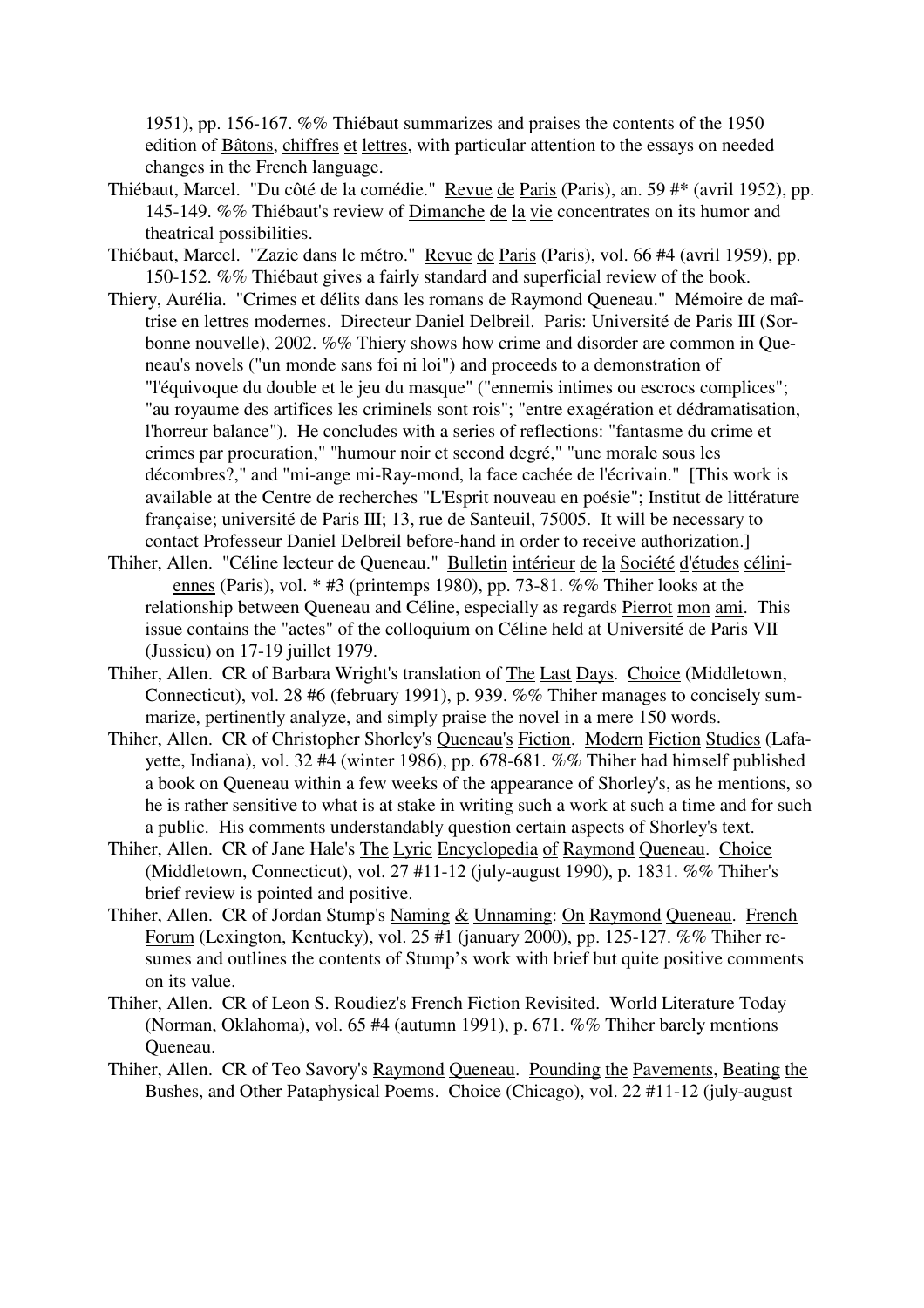1985), p. 1638. %% Thiher likes this work for what it is, ignoring what it is not.

- Thiher, Allen. Raymond Queneau. Twayne World Author Series #763. Boston: Twayne Publishers, 1985. %% Thiher looks at Queneau's major volumes of poetry and his novels, giving several pages of analysis to each, and tries to unify these analyses with the idea of "carnival" and some insight into Queneau's creative style. Cf. Nicholas Hewitt, CR of Allen Thiher's Raymond Queneau; Christopher Shorley, CR of Allen Thiher's Raymond Queneau; Constantin Toloudis, CR of Allen Thiher's Raymond Queneau and Toloudis's Rewriting Greece. Queneau and the Agony of Presence.
- Thiher, Allen. "Raymond Queneau and the Carnivalesque." Talk given at the 1984 MLA convention. %% Thiher considers Queneau's "celebration" in various works in the light of Rabelais and Bakhtine. Cf. Anonymous, "Raymond Queneau: Theoretical Approaches"; Anne-Marie Jaton, "Les Fleurs bleues, bilan provisoire"; Vivian Kogan, Announcement of the Queneau session at the annual MLA convention.
- Thill, Hans. Cf. Queneau, Vom Nutzen und Nachteil der Beruhigungsmittel.
- Thirard, P.-L. "'Un Couple.' Honnête et passionnant (fr.)." Les Lettres françaises (Paris), an.  $*$  #853 (8 décembre 1960), p. 10. %% Thirard gives a very positive review of the film and pays a certain attention to what Queneau's dialogues contribute to it.
- Thirard, Paul-Louis, and Roger Tailleur. "Zazie dans le métro: Pour et contre." Les Lettres nouvelles (Paris), an. 9 #11 (février 1961), pp. 156-161. %% This offers two contrasting views of Malle's film.
- Thirifays, André. "De Bric et de broc." Le Soir (Bruxelles), an. 94 #254 (29 octobre 1980), p. 19. %% Thirifays says that Zazie dans le métro was a successful transition from novel to film where Pierrot mon ami was "un échec." Le Vol d'Icare, recently shown on television, was "une tentative à la fois plaisante et ennuyeuse."
- Thirifays, André. "Exercices de style." Le Soir (Bruxelles), an. 93 #14 (18 janvier 1979), p. 31. %% Thirifays did not like the film of Pierrot mon ami which he had recently seen on television; he explains why.
- Thirion, André. Révolutionnaires sans révolution. Paris: Le Pré aux clercs, 1988. %% This autobiography centers on the political aspects of Thirion's life, but it still has some interesting and unique information on Queneau's life in the surrealist group (pp. 98-105, 178- 181, and 200-201).
- Thirion, Emmanuelle. "Le Héros de Queneau dans quatre romans (Le Chiendent, Loin de Rueil, Pierrot mon ami, et Le Dimanche de la vie)." Mémoire de maîtrise. Directeur Bernard Magné. Toulouse: Toulouse-le-Mirail, 1989. %% Thirion looks at these "heros" in terms of their usual qualities and situation.
- Thirion, Sabrina. "Le Chiendent de Raymond Queneau: Une Réécriture du mythe de Narcisse." Mémoire de DEA. Directeur Daniel Delbreil. Paris: Université de Paris III (Sorbonne nouvelle), 2001. %% Thirion looks only at this one aspect of the novel, but she does it well. Cf. Marie-Noëlle Campana, "La Moisson de Paris 3 en 2001." [This work is available at the Centre de recherches "L'Esprit nouveau en poésie"; Institut de littérature française; université de Paris III; 13, rue de Santeuil, 75005. It will be necessary to contact Professeur Daniel Delbreil beforehand in order to receive authorization.]
- Thirion, Sabrina. "La Porte comme limite chez Raymond Queneau." Paper presented to the "séminaire dirigé par Madame Sacotte." Paris: Université de Paris III (Sorbonne nouvelle), 2002. %% Thirion considers this question in Le Chiendent, Pierrot mon ami, Le